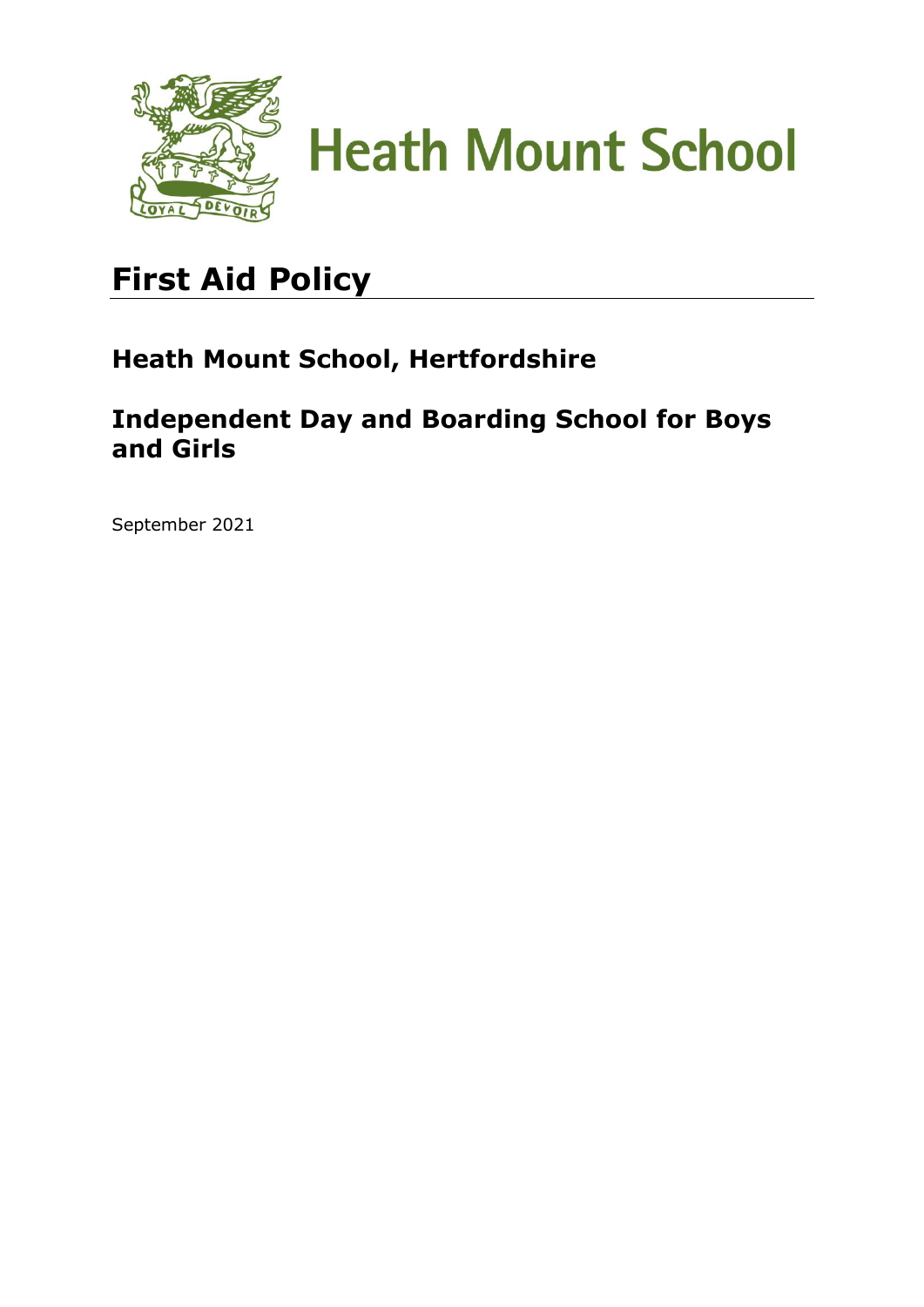#### **Contents**

| 1              |                                                               |  |
|----------------|---------------------------------------------------------------|--|
| $\overline{2}$ |                                                               |  |
| 3              |                                                               |  |
| $\overline{4}$ |                                                               |  |
| 5              |                                                               |  |
| 6              |                                                               |  |
| 7              |                                                               |  |
| 8              |                                                               |  |
| 9              |                                                               |  |
| 10             |                                                               |  |
| 11             |                                                               |  |
| 12             |                                                               |  |
| 13             | Procedures for pupils with medical conditions such as asthma, |  |
|                |                                                               |  |
| 14             |                                                               |  |
| 15             |                                                               |  |
| 16             | Procedure in the event of an accident or injury11             |  |
| 17             |                                                               |  |
| 18             |                                                               |  |
| 19             |                                                               |  |
| 20             |                                                               |  |
| 21             |                                                               |  |
| 22             |                                                               |  |
| 23             |                                                               |  |

#### **Appendix**

| Appendix 3 Location of First Aid Kits and Eye Wash Stations  19                      |  |
|--------------------------------------------------------------------------------------|--|
| Appendix 4 Guidance and protocols for specific medical conditions 20                 |  |
|                                                                                      |  |
| Appendix 6 Information for parents and families regarding infection control at Heath |  |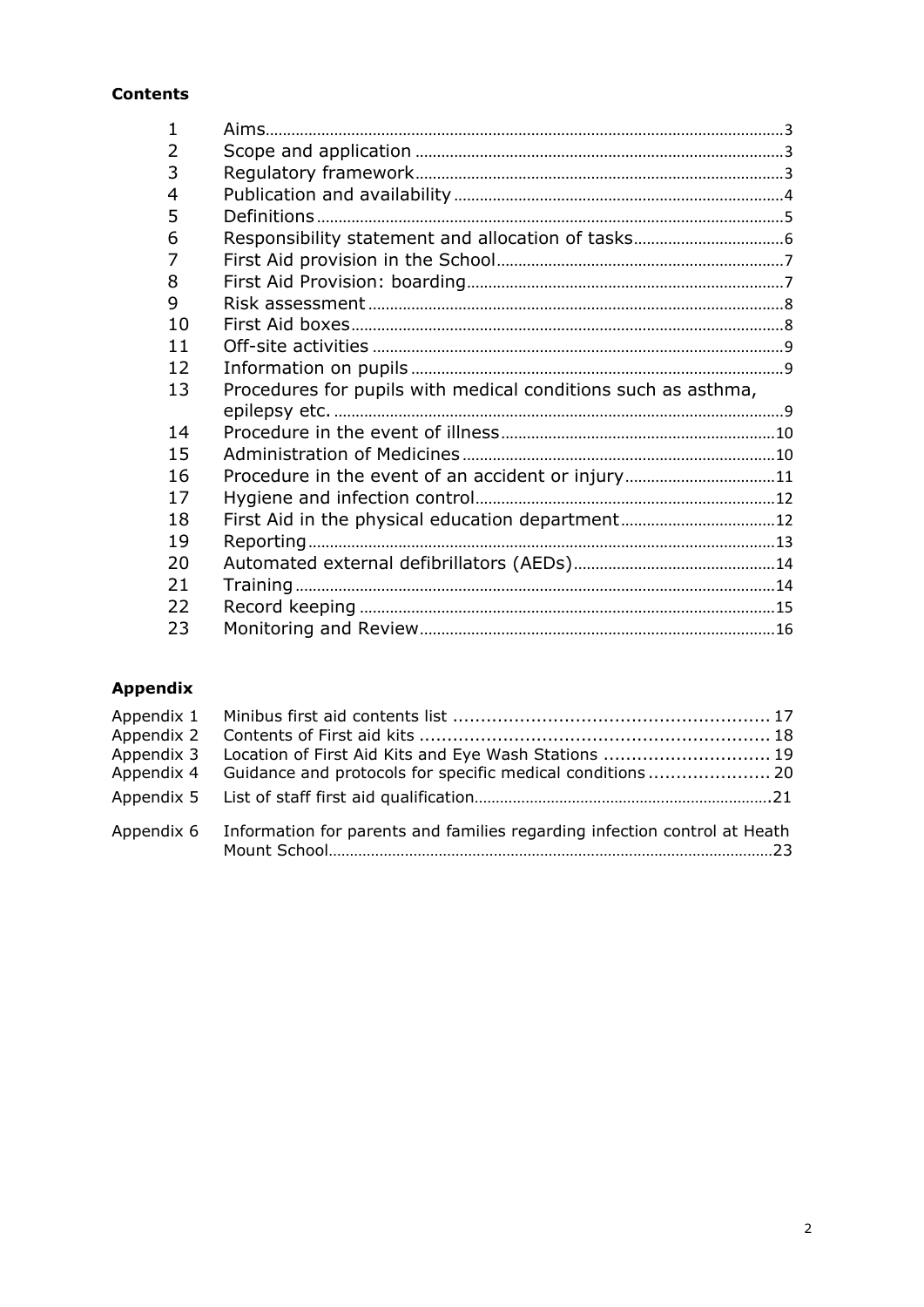#### <span id="page-2-0"></span>1 **Aims**

- 1.1 This is the first aid policy of Heath Mount School Trust Ltd (**the School**).
- 1.2 The aims of this policy are as follows:
	- 1.2.1 to provide a culture of safety, equality and protection;
	- 1.2.2 to ensure that the School has adequate, safe and effective First Aid provision in order for every pupil, member of Staff and visitor to be well looked after in the event of any illness, accident or injury;
	- 1.2.3 to ensure that all Staff and pupils are aware of the procedures in the event of any illness, accident or injury.

#### <span id="page-2-1"></span>2 **Scope and application**

- 2.1 This policy applies to the whole School including the Early Years Foundation Stage (**EYFS**).
- 2.2 The policy has been prepared in accordance with DfE Guidance on First Aid in Schools. It is designed to comply with the common law and the Health and Safety at Work etc. Act 1974 and subsequent regulations and guidance to include the Health and Safety (First Aid) Regulations 1981 regarding an employer's duty to provide adequate and appropriate equipment, facilities and personnel to enable first aid to be given to employees in the event of illness or accident.
- 2.3 This policy also aims to comply with the School's duties to pupils and visitors.
- 2.4 This policy applies at all times when the pupil is in or under the care of the School, that is:
	- 2.4.1 in or at school including in boarding houses;
	- 2.4.2 on School-organised trips;
	- 2.4.3 at a School sporting event.
- 2.5 This policy shall also apply to pupils at all times and places in circumstances where failing to apply this policy may:
	- 2.5.1 affect the health, safety or well-being of a member of the School community or a member of the public; or
	- 2.5.2 have repercussions for the orderly running of the School.
- 2.6 **Nothing in this policy should prevent any person from contacting the emergency services in the event of a medical emergency. For the avoidance of doubt, Staff should dial 999 for the emergency services in the event of a medical emergency before implementing the terms of this policy and make clear arrangements for liaison with ambulance services.**

#### <span id="page-2-2"></span>3 **Regulatory framework**

- 3.1 This policy has been prepared to meet the School's responsibilities under: Education (Independent School Standards) Regulations 2014;
	- 3.1.1 *Boarding schools: national minimum standards* (Department for Education (**DfE**), April 2015);
	- 3.1.2 *Statutory framework for the Early Years Foundation Stage* (DfE, September 2021);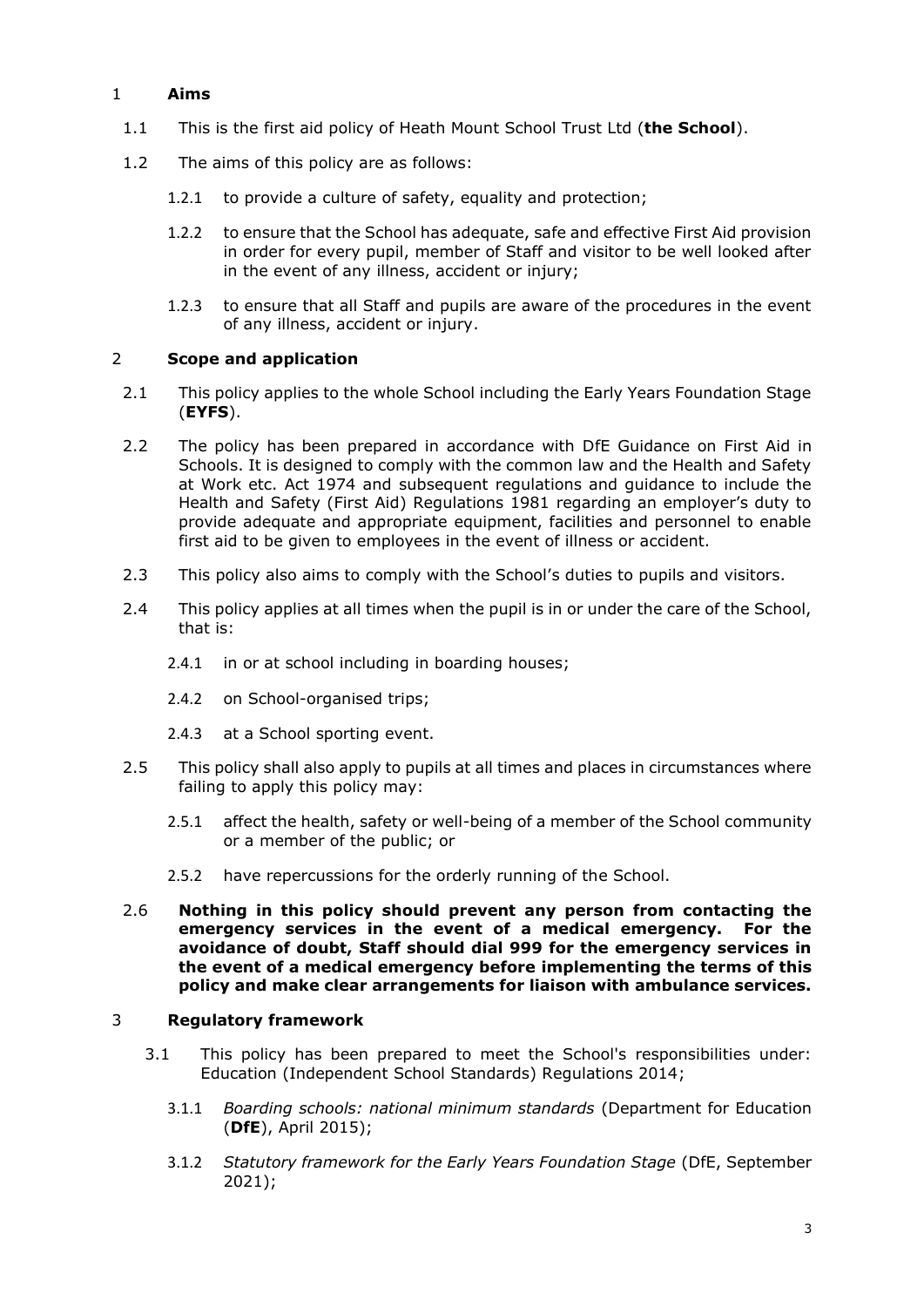- 3.1.3 Education and Skills Act 2008;
- 3.1.4 Children Act 1989;
- 3.1.5 Childcare Act 2006;
- 3.1.6 Equality Act 2010;
- 3.1.7 Reporting of Injuries, Diseases and Dangerous Occurrences Regulations 2013;
- 3.1.8 Data Protection Act 2018 and General Data Protection Regulation (**GDPR**);
- 3.1.9 Health and Safety at Work etc. Act 1974;
- 3.1.10 Health and Safety (First Aid) Regulations 1981.
- <span id="page-3-1"></span>3.2 This policy has regard to the following guidance and advice:
	- 3.2.1 Health and Safety: responsibilities and duties for schools (2018);
	- 3.2.2 [Automated external defibrillators \(AEDs\): a guide for schools \(DfE, October](https://www.gov.uk/government/uploads/system/uploads/attachment_data/file/620028/AED_guide_for_schools__June_2017_.pdf)  [2019\);](https://www.gov.uk/government/uploads/system/uploads/attachment_data/file/620028/AED_guide_for_schools__June_2017_.pdf)
	- 3.2.3 [Guidance on the use of emergency salbutamol inhalers in schools](https://www.gov.uk/government/uploads/system/uploads/attachment_data/file/416468/emergency_inhalers_in_schools.pdf)  [\(Department of Health, March 2015\);](https://www.gov.uk/government/uploads/system/uploads/attachment_data/file/416468/emergency_inhalers_in_schools.pdf)
	- 3.2.4 [Guidance on the use of adrenaline auto-injectors in schools \(NHS Choices\);](http://www.nhs.uk/conditions/Anaphylaxis/Pages/Introduction.aspx)
	- 3.2.5 [Guidance on first aid for schools \(DfE, February 2018\);](https://www.gov.uk/government/uploads/system/uploads/attachment_data/file/306370/guidance_on_first_aid_for_schools.pdf)
	- 3.2.6 [Incident reporting in schools \(accidents, diseases and dangerous](http://www.hse.gov.uk/pubns/edis1.pdf)  [occurrences\): guidance for employers \(Health and Safety Executive \(HSE\)](http://www.hse.gov.uk/pubns/edis1.pdf)  [EDIS1 \(revision 3\), October 2013\);](http://www.hse.gov.uk/pubns/edis1.pdf)
	- 3.2.7 First aid at work: The [Health and Safety \(First Aid\) Regulations 1981](http://www.hse.gov.uk/pubns/priced/l74.pdf)  [guidance on Regulations \(2013\);](http://www.hse.gov.uk/pubns/priced/l74.pdf)
	- 3.2.8 Workplace first aid kits. Specification for the contents of workplace first aid kits, BS 8599-1:2011, (2011).
- 3.3 The following School policies, procedures and resource materials are relevant to this policy:
	- 3.3.1 data retention;
	- 3.3.2 procedures for pupils with medical conditions such as asthma, epilepsy, diabetes etc.;
	- 3.3.3 procedure in the event of illness;
	- 3.3.4 procedures in the events of an accident or injury;
	- 3.3.5 hygiene and infection control.

#### <span id="page-3-0"></span>4 **Publication and availability**

- 4.1 This policy is published on the School website and is available in hard copy on request.
- 4.2 It is also available to all staff via the policies file on the staff drive and on the noticeboards of the staff rooms.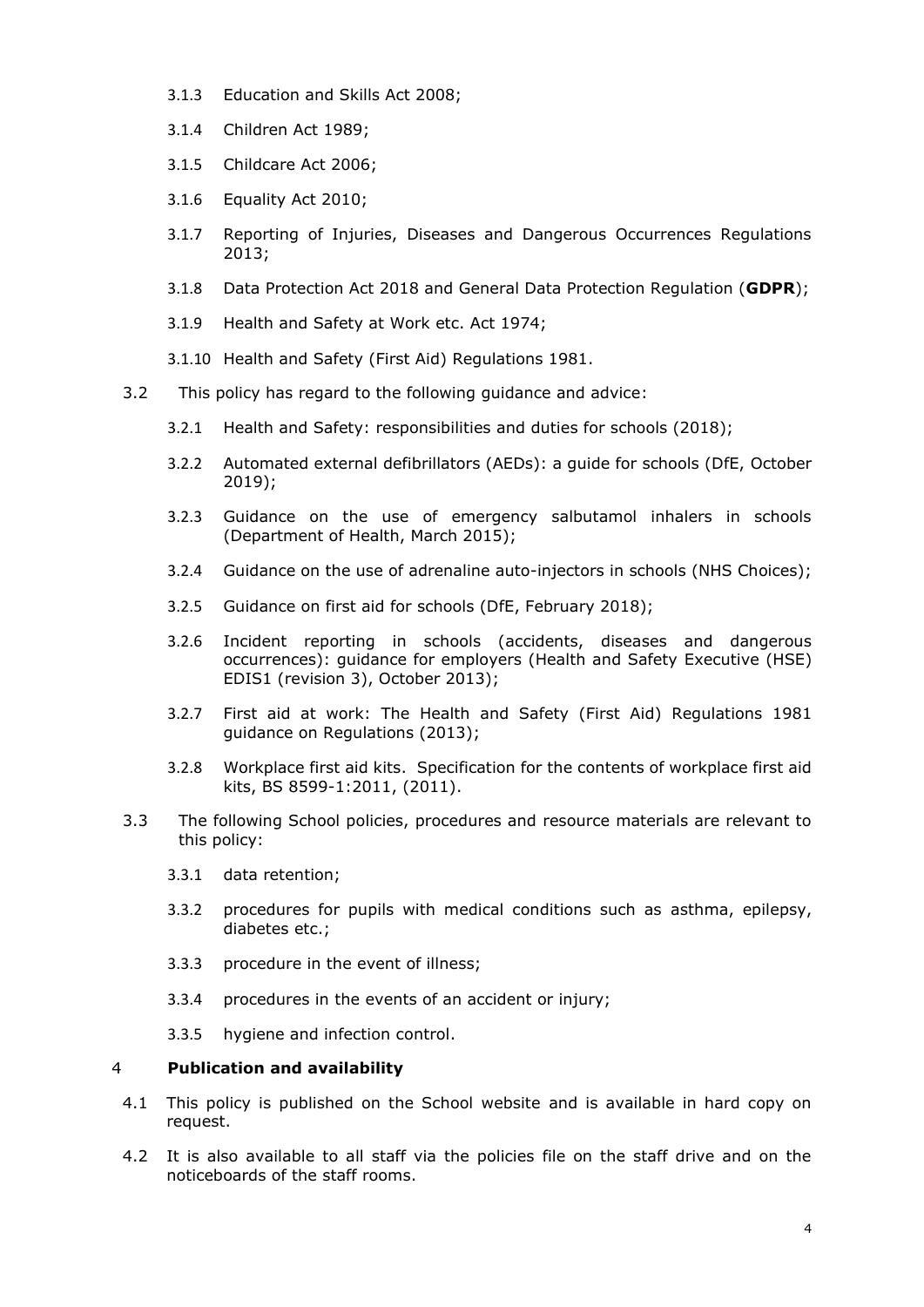4.3 A copy of the policy is available for inspection from the Medical Centre during the School day.

#### <span id="page-4-0"></span>5 **Definitions**

- 5.1 Where the following words or phrases are used in this policy:
	- 5.1.1 References to the **Proprietor** are references to the Board of Governors;
	- 5.1.2 References to **Appointed Persons** mean members of staff who are not necessarily qualified First Aiders but who are responsible for looking after the First Aid equipment and facilities and calling the emergency services if required;
	- 5.1.3 References to **FAW** means First Aid at Work. References to **FAS** means First Aid for Schools, References to **EFA** means Emergency First Aid.
	- 5.1.4 References to **First Aid** means the treatment of minor injuries which do not need treatment by a medical practitioner or nurse as well as treatment of more serious injuries prior to assistance from a medical practitioner or nurse for the purpose of preserving life and minimising the consequences of injury or illness. For the avoidance of doubt, First Aid does not include giving any tablets or medicines, the only exception being giving aspirin in accordance with accepted First Aid practice to treat a suspected heart attack.
	- 5.1.5 References to **First Aiders** mean the members of staff who have completed an approved First Aid course and hold a valid certificate of competence in FAW, Paediatric First Aid, FAS or EFA which meets the requirements of the First Aid Guidance.
	- 5.1.6 References to **First Aid Guidance** is the guidance identified at paragraph [3.2.](#page-3-1)
	- 5.1.7 References to **First Aid Personnel** means First Aiders or Appointed Persons or both.
	- 5.1.8 References to **PFAW** means Paediatric First Aid at Work.
	- 5.1.9 References to **RIDDOR** are to the Reporting of Injuries, Diseases and Dangerous Occurrences Regulations 2013 (SI 2013/1471).
	- 5.1.10 References to **Staff** means any person employed by the School, volunteers at the School and self-employed people working on School premises.
	- 5.1.11 References to **School Doctor** means a Doctor who is contracted to provide medical services to pupils at the School and who is / are responsible for medical supervision.
	- 5.1.12 References to **School Medical Team** mean the School Nurse, Matron and Occupational Therapist who are primarily located in the School's Medical Centre. The School Nurse is registered with the Nursing and Midwifery Council and the Occupational Therapist is registered with the Health and Care Professional Council and The Royal College of Occupational Therapists. The school will verify this registration annually.
	- 5.1.13 The **Medical Centre** is used for the provision of medical treatment including First Aid, when required and contains essential First Aid facilities and equipment. As far as is possible, the School reserves this room exclusively for giving medical treatment. The Medical Centre is located in the pavilion to the side of the sports pitches and is clearly signposted and identifiable with a white cross or white writing on a green background.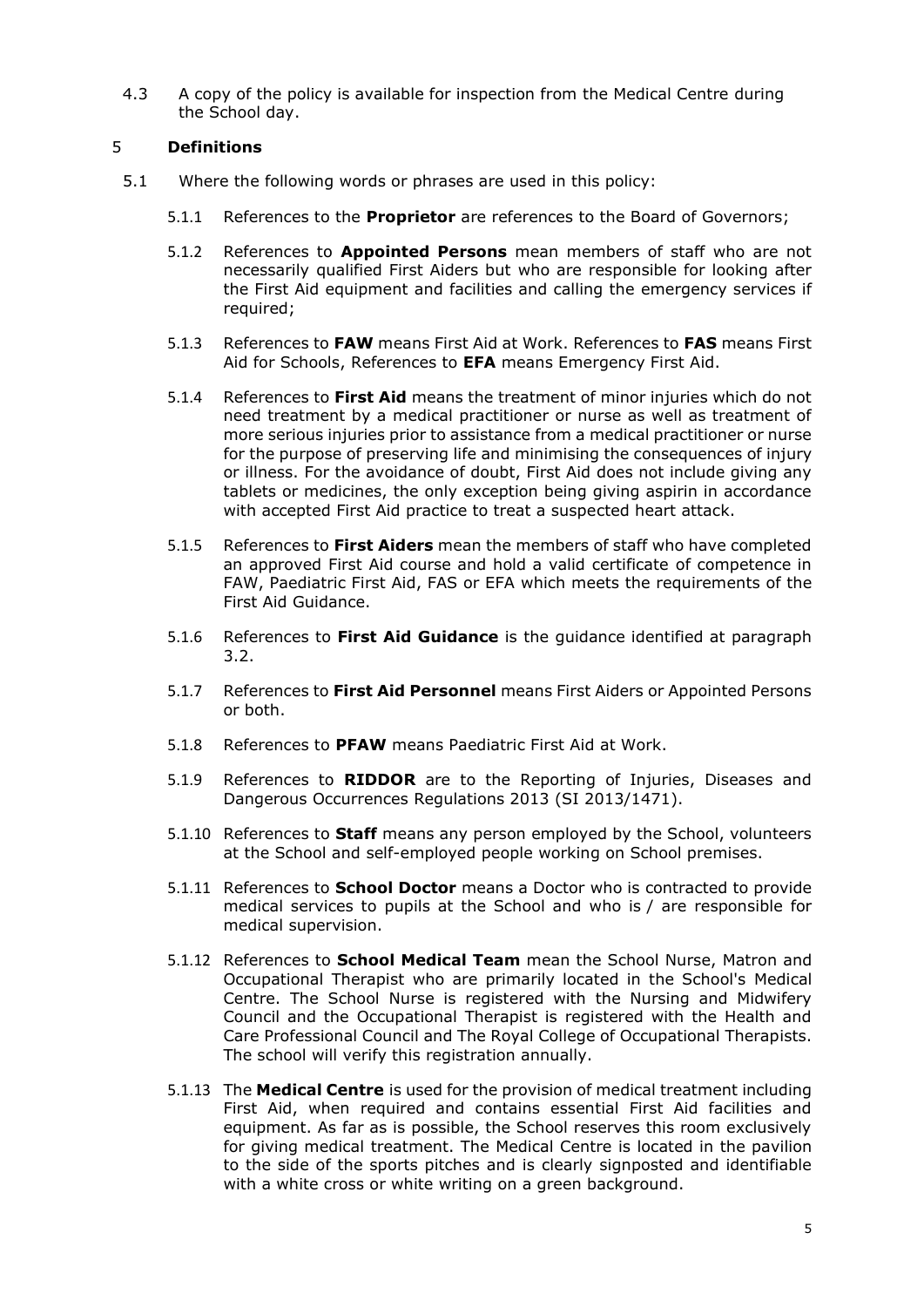#### <span id="page-5-0"></span>6 **Responsibility statement and allocation of tasks**

- 6.1 The Proprietor has overall responsibility for all matters which are the subject of this policy.
- 6.2 To ensure the efficient discharge of its responsibilities under this policy, the Proprietor has allocated the following tasks:

| Task                                                                                                                                                                    | <b>Allocated to</b>                                                        | frequency<br>When /<br>оf<br>review   |
|-------------------------------------------------------------------------------------------------------------------------------------------------------------------------|----------------------------------------------------------------------------|---------------------------------------|
| date and compliant with the   Manager / Medical Team<br>law and best practice                                                                                           | Keeping the policy up to Medical Team Compliance As required, and at least | termly                                |
| Monitoring<br>the   Bursar<br>implementation of the<br>policy, relevant<br>risk<br>assessments and any action<br>taken in response and<br>evaluating effectiveness      |                                                                            | As required, and at least<br>termly   |
| Seeking input from   Medical Team<br>interested groups (such as<br>pupils, staff, parents) to<br>consider improvements to<br>the School's processes<br>under the policy |                                                                            | As required, and at least<br>annually |
| Maintaining up to date Medical Team<br>records of all information<br>created in relation to the<br>policy and<br>its<br>implementation as required<br>by the GDPR       |                                                                            | As required, and at least<br>termly   |
| Formal annual review                                                                                                                                                    | Governing Body                                                             | Annually                              |

- 6.3 The Bursar has oversight of the administration of First Aid within the School, including:
	- 6.3.1 ensuring that there is adequate First Aid equipment, facilities and First Aid Personnel available to the School and on site at all times;
	- 6.3.2 ensuring that Staff have the appropriate and necessary First Aid training as required and that they have appropriate understanding, confidence and expertise in relation to First Aid;
	- 6.3.3 ensuring that the medical information and consent forms and up to date medical information for each pupil is collated and that the forms and information are accessible to staff as necessary;
	- 6.3.4 monitoring and carrying out regular reviews of the School's systems and management of First Aid and medical welfare, including any trends in accidents, injuries and illnesses at the School, in order to identify whether a change in welfare practice is needed to ensure that the School's First Aid provision is appropriate.
- 6.4 The Bursar may delegate duties as appropriate to the School medical team and other members of staff who have received training in accordance with this policy.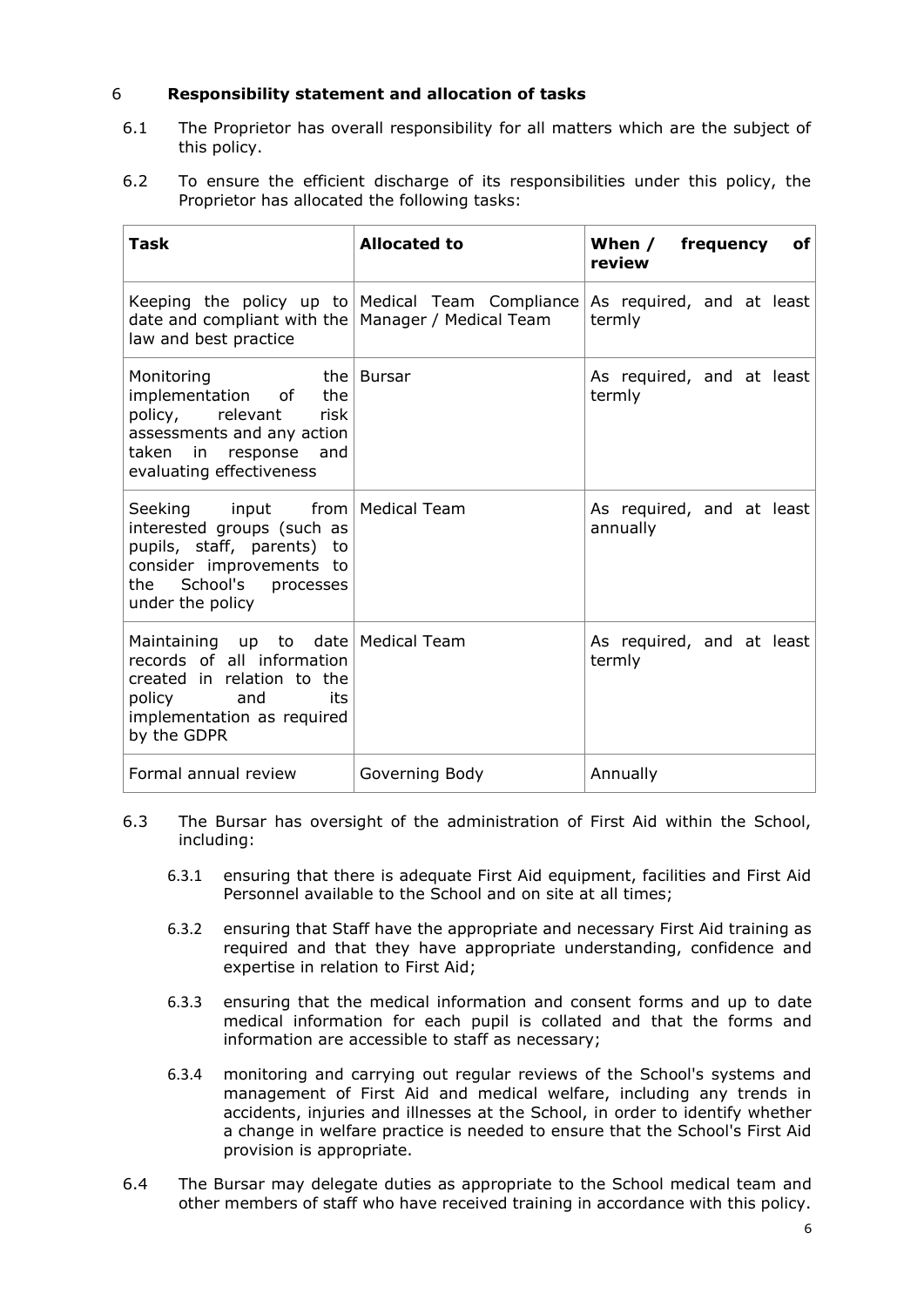#### <span id="page-6-0"></span>7 **First Aid provision in the School**

- 7.1 The Medical Centre is used for medical treatment, including first aid, when required during daytime school hours. The Medical Centre contains essential first aid facilities and equipment.
- 7.2 There will be at least one First Aider on each school site when children are present. Also, in the Early Years Foundation Stage (**EYFS**) setting at least one person who has a current paediatric First Aid certificate must be on the premises at all times when children are present. On outings including children from the EYFS there must be at least one person who has a current paediatric First Aid certificate. On school trips, The School always ensures that there are adequate numbers of trained staff in attendance, with first aid kits and any other required first aid equipment. See paragraph 11 below and the School's Education Visits and Risk Assessment Policies.
- 7.3 An up-to-date list of First Aiders including those who hold paediatric First Aid certificates can be found in each staff room and on each reception desk.
- 7.4 The main duties of First Aiders are to give immediate First Aid to pupils, Staff or visitors when needed and to ensure that an ambulance or other professional medical help is called when necessary. First Aiders are to ensure that their First Aid certificates are kept up to date through liaison with the school medical team.
- 7.5 First Aiders will undergo updated training at least every three years to maintain their qualification.
- 7.6 All Staff should read and be aware of this policy, know who to contact in the event of any illness, accident or injury and ensure this policy is followed in relation to the administration of First Aid. All Staff will use their best endeavours, at all times, to secure the well-being and welfare of the pupils.

#### <span id="page-6-1"></span>8 **First Aid Provision: boarding**

- 8.1 The School has procedures in place for the care of boarders who are unwell and to ensure the physical and mental health and emotional wellbeing of boarders is promoted. These include:
- 8.2 Arrangements for boarders who are unwell. Matron or the House parents will determine whether a boarder should remain in the boarding house or be moved to the boarding sick bay. If necessary, they will inform parents. This step is determined on an individual basis.
- 8.3 Any boarders with a medical condition or disability will be identified to Matron and the boarding house staff. Appropriate individual provision plans will be shared. All boarding house staff will receive appropriate training to enable them to meet the care needs of boarders.
- 8.4 Boarding staff follow the School's medication management guide. Emergency medication will be accessible at all times whilst in the boarding house. Both boarding houses have a locked medicine cupboard containing agreed homely medicines and any prescribed medications brought from the Medical Centre in a locked box each evening and returned in the morning.
- 8.5 Any medication administered will be recorded on the School's MIS and parents informed.
- 8.6 Boarders are regularly reminded via handbooks, notices and discussions with boarding staff of who they can turn to if they need someone to talk to.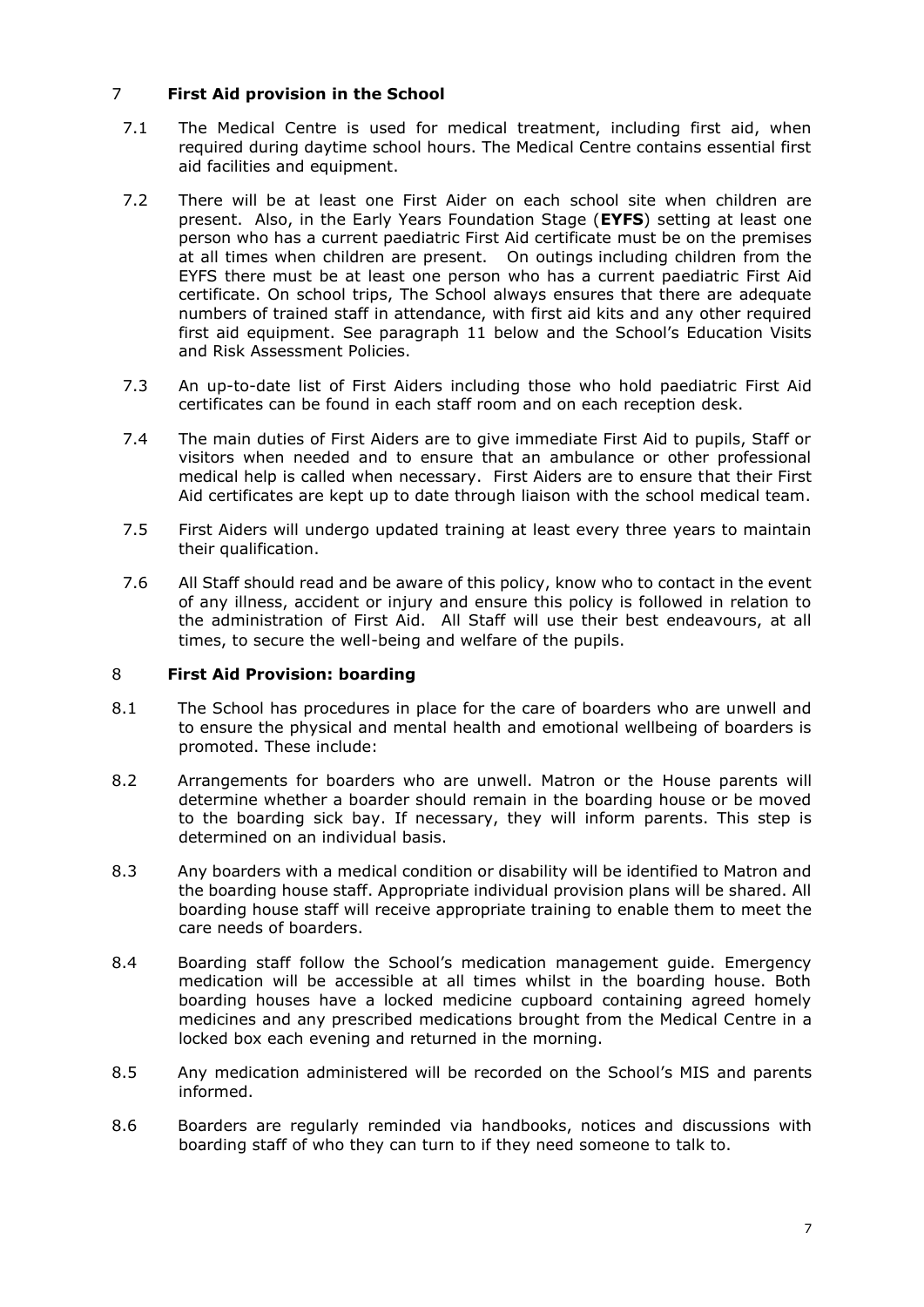- 8.7 If deemed necessary for infection control, both boarding houses can accommodate unwell boarders in suitable accommodation with separate toilet and washing facilities.
- 8.8 Boarders also have access to medical or other specialist services as necessary.

#### <span id="page-7-0"></span>9 **Risk assessment**

- 9.1 The Bursar has overall responsibility for ensuring that the School's first aid needs are adequately risk assessed and for ensuring that the relevant findings are implemented, monitored and evaluated.
- 9.2 Day to day responsibility to carry out risk assessments will be delegated to the School medical team who have been properly trained in, and tasked with, carrying out the particular assessments required.
- 9.3 Factors which may be taken into account in assessments may include:
	- 9.3.1 required First aid provision for Staff, pupils and others;
	- 9.3.2 any specific first aid, medical or health needs that may affect the School community or its members e.g., those with specific medical conditions or known allergies;
	- 9.3.3 the hazards and risks associated with the School's operations and activities;
	- 9.3.4 any changes to the School's activities or operations;
	- 9.3.5 any relevant history of accidents;
	- 9.3.6 the remoteness of the School site from emergency medical services;
	- 9.3.7 annual leave and other absences of First aiders.

#### <span id="page-7-1"></span>10 **First Aid boxes**

- 10.1 First Aid boxes are marked with a white cross on a green background. The content of the First Aid boxes will be appropriate for use with children and will be determined by the School's First Aid needs assessment and will usually be stocked in accordance with [Appendix 2:](#page-17-0) contents of the First Aid Kit.
- 10.2 First Aid boxes are located at various positions around the School site and are as near to hand washing facilities as is practicable. See [Appendix 3.](#page-18-0)
- 10.3 If First Aid boxes are used, they should be taken to the School Medical team who will ensure that the First Aid box is properly re-stocked. The medical team will examine the First Aid box(es) at this point and otherwise regularly in order to dispose of items safely once they have reached their expiry date.
- 10.4 All requirements for the First Aid kits are supplied by the Health Centre and are regularly stocked at the request of individual departments.
- 10.5 The School also has an emergency anaphylaxis kit which contains adrenaline auto-injectors (**AAIs**) and emergency asthma kits which contain spare inhalers which are located at the following locations:
	- 10.5.1 Emergency anaphylaxis kit: Main Reception. In addition, pupils in Years 3- 8 who have an AAI, keep one with them and their spare AAI at the main school Reception. All Pre-prep children have two AAI's with them at all times. Staff are advised of this during training and reminded at regular intervals.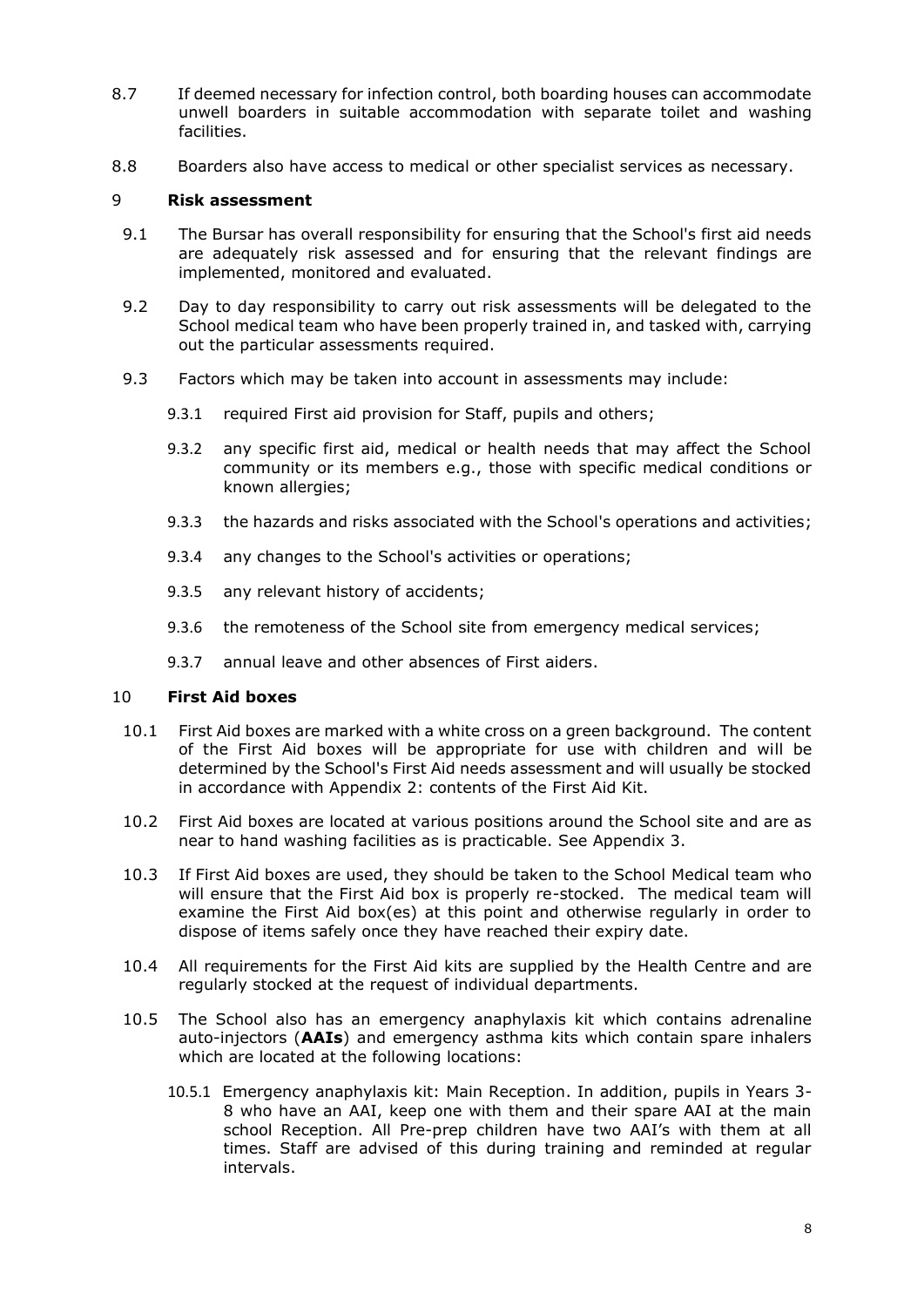- 10.5.2 Emergency Asthma Kit: Pre prep reception, Lower school reception, Main reception and Medical Centre. Additionally, there are a number of emergency asthma kits in the Travelling first aid kits that are used primarily away matches.
- 10.6 Eye wash stations are positioned in locations where there may be increased risk of injury to the eye. The location of eyewash stations are identified clearly with signs. Eye wash solutions are sealed bottles of proprietary brand eye wash solutions. Expiry dates of eye wash solutions are included in the regular checking of first aid kits.
- 10.7 **School minibuses**: The School's minibuses should have a prominently marked First Aid box on board which is readily available for use and which is maintained in a good condition. The First Aid box should be stocked in accordance with part 2 of schedule 7 of the Road Vehicles (Construction and Use) Regulations 1986 (SI 1986/1078). A list of contents is in the vehicle manual in each minibus. Any use of first aid kits should be reported to the School Medical Team so it can be restocked.

#### <span id="page-8-0"></span>11 **Off-site activities**

- 11.1 First Aid boxes for any off-site activities are kept in the Medical Centre.
- 11.2 School minibuses contain first aid kits as set out at 10.6 above.
- 11.3 When activities take place away from school, first aid requirements will vary according to the nature of the activity and its associated risks. Consideration of first aid requirements for trips is included in the trip risk assessment. Where differing risks are to be encountered (e.g.: trips abroad) then additional advice may need to be sought. For further information, see the School's Education Visits and Risk Assessment Policies.

#### <span id="page-8-1"></span>12 **Information on pupils**

- 12.1 Parents are requested to provide written consent for the administration of First Aid, medical treatment and medication. This requirement will not prevent a child of sufficient understanding and intelligence to understand fully what is proposed, from giving or withholding consent to medical treatment or from seeking advice or treatment in confidence.
- 12.2 The School Medical team will be responsible for reviewing pupils' confidential medical records and providing essential medical information regarding allergies, recent accidents or illnesses, or other medical conditions which may affect a pupil's functioning at the School to the Deputy Head pastoral, class teachers and First Aiders on a "need-to-know" basis. This information should be kept confidential but may be disclosed on a need-to-know basis where necessary to safeguard or promote the pupil's welfare or to avert a perceived risk of serious harm to pupils or to other persons at the School.

#### <span id="page-8-2"></span>13 **Procedures for pupils with medical conditions such as asthma, epilepsy etc.**

13.1 The information held by the School will include details of pupils who need to have access to asthma inhalers, AAIs, injections or similar and this information should be circulated to teachers and First Aiders. Notices of those children with allergies are displayed on noticeboards in the staff room and kept up to date by the School's Medical Team. Staff are reminded of these requirements and alerted to any changes, via email and updates in staff meetings. Any essential information regarding allergies, recent accidents or illnesses, or other medical conditions which may affect a pupil's functioning at the School will be shared with those staff who need to know this information.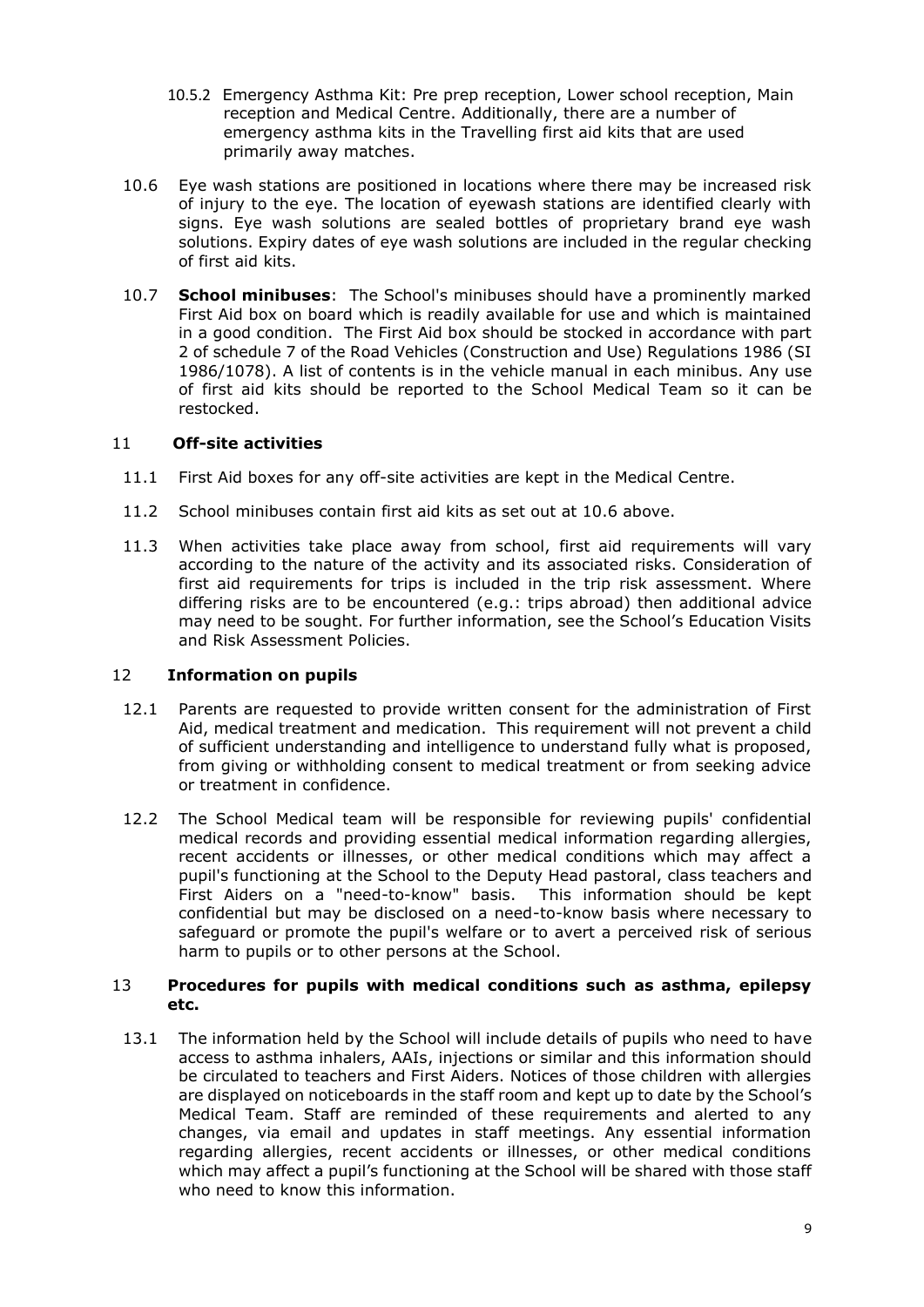- 13.2 The information will be kept confidential but may be disclosed to the relevant professionals if it is required to safeguard or promote the welfare of a pupil or other members of the School community
- 13.3 Where appropriate, individual pupils will be given responsibility for keeping such equipment with them and this will be reviewed on a regular basis. In other cases, the equipment will be kept, suitably labelled, at the Medical Centre.
- 13.4 The School has guidance and protocols in place to deal with common medical conditions such as anaphylaxis, asthma, epilepsy and diabetes. Copies of the guidance and protocols are available from the School medical team.
- 13.5 **Asthma**: The School adopts the inhalers guidance in respect of the use of emergency salbutamol inhalers and holds stock salbutamol inhalers which can be used when a pupil is not able to access his or her own inhaler.
- 13.6 **Anaphylaxis**: The School adopts the *Guidance on the use of adrenaline auto-injectors (AAIs) in schools* and holds spare / back up devices which can be used when a pupil is not able to access his / her own AAI.

#### <span id="page-9-0"></span>14 **Procedure in the event of illness**

- 14.1 Pupils may visit the School Medical team in the Medical Centre during break or lunch. If a pupil (including one in the EYFS setting) is unwell during lessons, then they should consult the member of Staff in charge who will assess the situation and decide on the next course of action. Where necessary, the pupil will be accompanied to see the School Medical team in the Medical Centre. The School Medical team will provide the First Aid as required and decide on the next course of action.
- 14.2 Staff may visit the School Medical team as and when necessary, but appropriate cover must be arranged.
- 14.3 The School will discuss with parents the procedures for children who may become ill or infectious and take necessary steps to prevent the spread of infection and illnesses.
- 14.4 If the School Medical Team or a First Aider decides the pupil should go home, either: (a) because they are too unwell to remain in school; or (b) because they are considered to be infectious and present a risk to the School community or (c) they have received a minor injury which means they can no longer remain in school, the School Medical Team or the First Aider will contact the parent to make the necessary arrangements for the pupil to go home. The pupil will continue to be cared for by the Medical Team of First Aider until their collection.
- 14.5 If a pupil goes home due to ill health or injury, the Medical Team will notify the Form Tutor and ensure the pupil has been signed out at the appropriate reception if possible. Alternatively, reception staff must be notified.
- 14.6 The School follows the government guidelines for health protection in schools to ensure that pupils in all sections of the schools remain as healthy as possible. These guidelines are given to parents in the Parent Handbook and the whole school community is periodically reminded of these guidelines via the Schools newsletters and other communications. Details can be found at Appendix 6.

#### <span id="page-9-1"></span>15 **Administration of Medicines**

15.1 On entry to the School, all parents are given the opportunity to consent for their child to receive appropriate first aid and emergency treatment and be given medication from a list of commonly required medications, known as 'homely remedies'.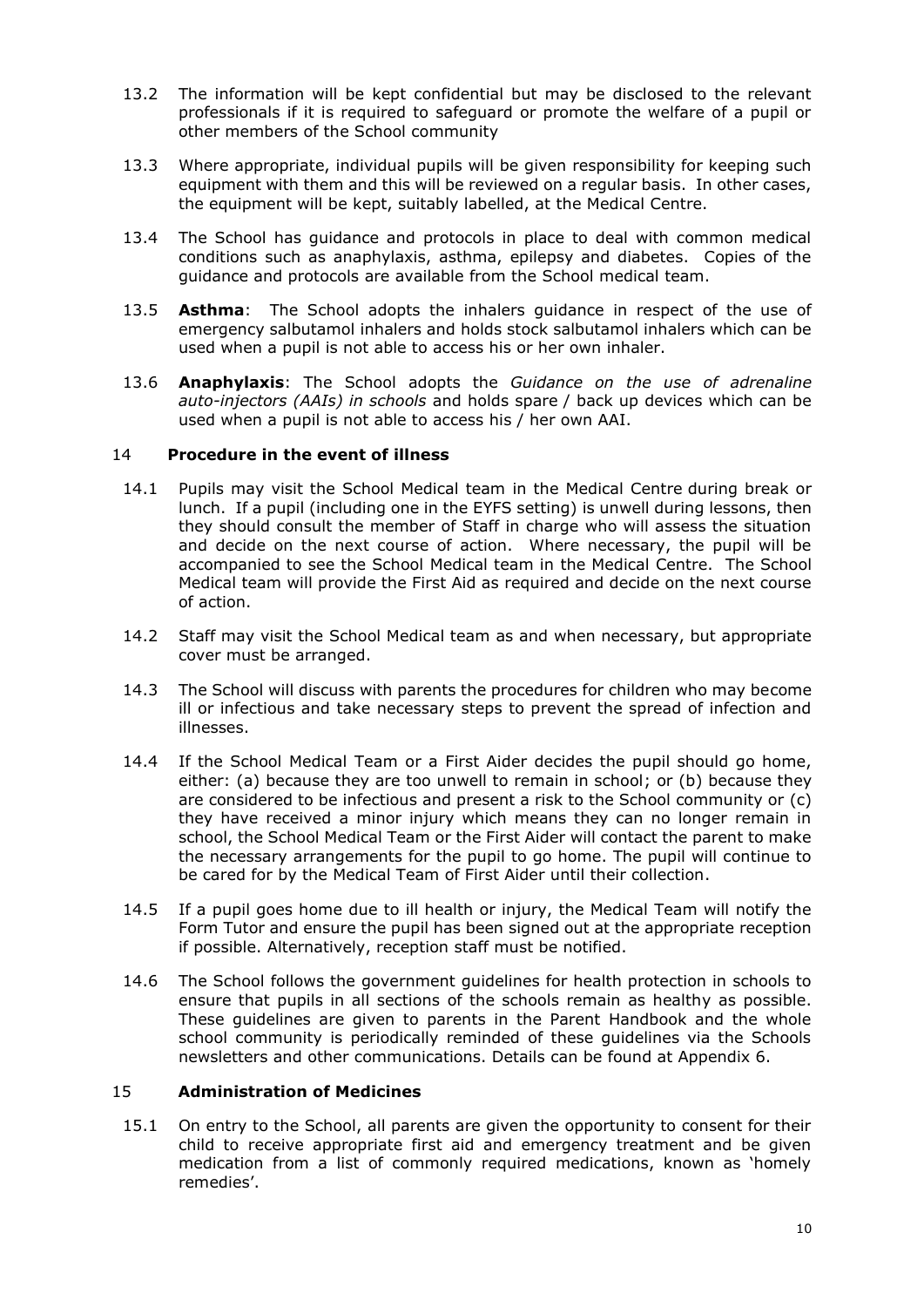- 15.2 Before administering homely remedies, consent from the parent/carer should be obtained. The Medical Team or a competent member of staff (as determined by the Medical Team) should ascertain whether the pupil has had any medications within the last 4-6 hours. The Medical Team/competent member of staff should also check if the pupil has any known allergies and if they have taken the medication before.
- 15.3 When parents bring in medication, they must bring it on the first day to the Medical Centre, handing it to a member of the Medical Team. They must sign the 'Parental Consent form to give Medication' The Medical Team will then take it to then Pre-Prep to be stored appropriately. Prep School pupils may attend the Medical Centre for it to be administered.
- 15.4 The School's Medical Standard Operating Procedures for staff set out further guidance on the administration of prescribed and homely medications both within school and on trips.

#### 16 **Procedure in the event of an accident or injury**

- <span id="page-10-0"></span>16.1 If an accident occurs, then the member of Staff in charge should be consulted. That member of Staff will assess the situation and decide on the next course of action, which may involve calling immediately for an ambulance. If necessary, the School Medical Team should be called as soon as is possible. Appointed Persons or First Aiders can also be called, if necessary, and should be called if the School Medical Team is not available immediately.
- 16.2 In the event that a First Aider does not consider that they can adequately deal with the presenting condition by the administration of First Aid, then they should arrange for the injured person to access appropriate medical treatment without delay. This may involve calling for the School Medical Team or for an ambulance or making arrangements to transport the injured person to A & E or access other appropriate medical services.
- 16.3 **Ambulances**: If an ambulance is called then the School Medical Team or First Aider in charge should make arrangements for the ambulance to have access to the accident site. Where necessary GPS co-ordinates should be provided, and arrangements should be made for the ambulance to be met.
- 16.4 Staff should always call an ambulance when there is a medical emergency and / or serious injury.
- 16.5 Examples of medical emergencies may include:
	- 16.5.1 a significant head injury;
	- 16.5.2 fitting, unconsciousness or concussion;
	- 16.5.3 difficulty in breathing and / or chest pains;
	- 16.5.4 exhaustion, collapse and / or other signs of an asthma attack;
	- 16.5.5 a severe allergic reaction;
	- 16.5.6 a severe loss of blood;
	- 16.5.7 severe burns or scalds;
	- 16.5.8 the possibility of a serious fracture.
- 16.6 Arrangements should be made to ensure that any pupil is accompanied in the ambulance, or followed to hospital, by a member of Staff if it is not possible to contact the pupil's parent(s) (or legal guardian(s)) in time.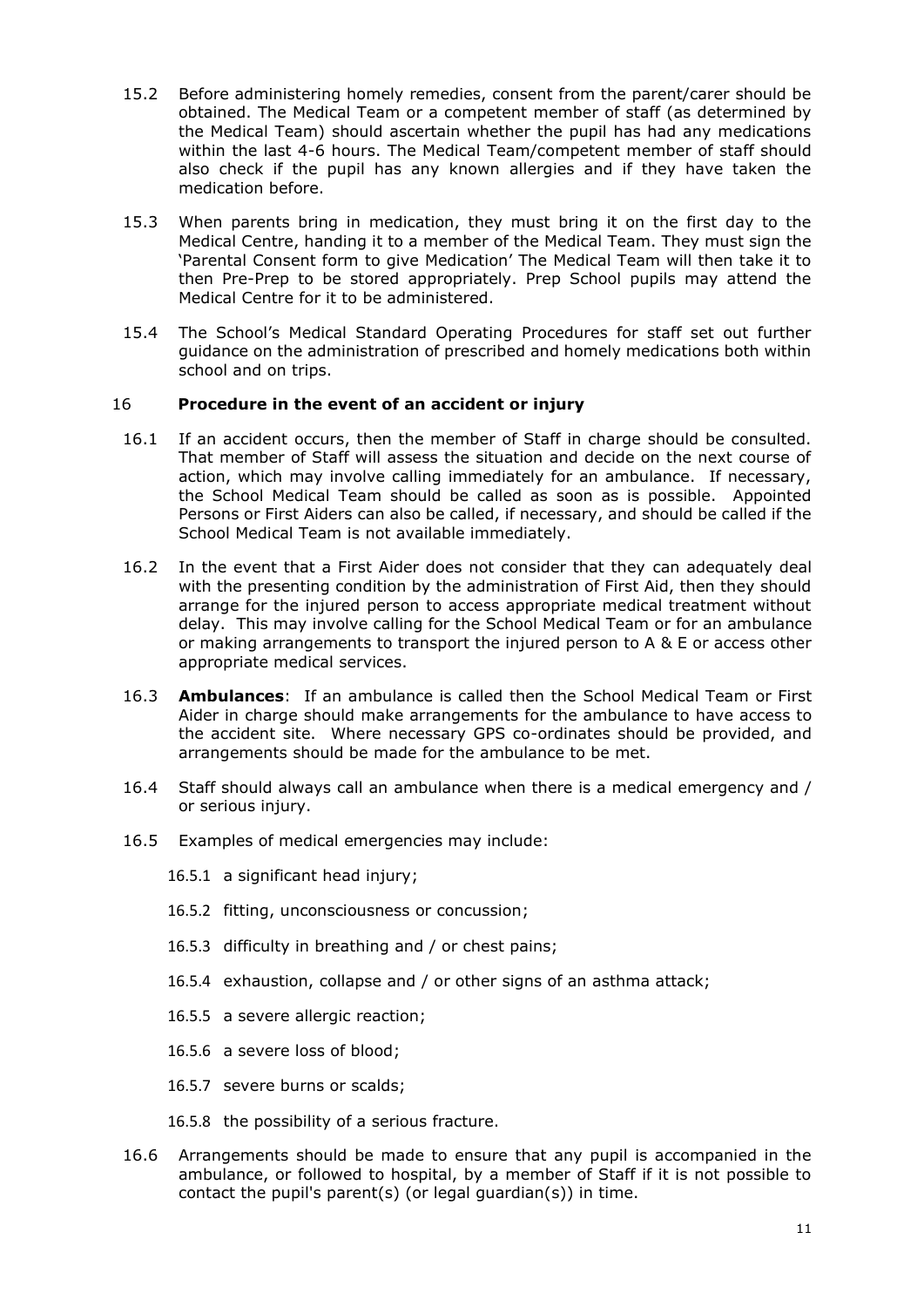#### <span id="page-11-0"></span>17 **Hygiene and infection control**

- 17.1 If a spillage of blood or other bodily fluids occurs, the School Medical Team and Household team must be informed. The School Medical Team will then arrange for the proper containment, clear up and cleansing of the spillage site by the Household team.
- 17.2 All Staff should take precautions to avoid infection and to follow basic hygiene procedures (such as regular hand washing).
- 17.3 The First Aider should take the following precautions to avoid risk of infection:
	- 17.3.1 cover any cuts and grazes on their own skin with a waterproof dressing;
	- 17.3.2 wear suitable single use disposable gloves when dealing with blood or other bodily fluids;
	- 17.3.3 use suitable eye protection and a disposable apron where splashing may occur;
	- 17.3.4 use devices such as face shields, where appropriate, when giving mouth to mouth resuscitation;
	- 17.3.5 wash hands after every procedure.
- 17.4 If the First Aider suspects that they or any other person may have been contaminated with blood and other bodily fluids which are not their own, the following actions should be taken without delay:
	- 17.4.1 wash splashes off skin with soap and running water;
	- 17.4.2 wash splashes out of eyes with tap water or an eye wash bottle;
	- 17.4.3 wash splashes out of nose or mouth with tap water, taking care not to swallow the water;
	- 17.4.4 record details of the contamination;
	- 17.4.5 report the incident to the School Medical Team and take medical advice if appropriate.

#### <span id="page-11-1"></span>18 **First Aid in the physical education department**

- 18.1 **Location of first aid equipment**: The department is responsible for providing First Aid boxes and bags for the relevant sporting areas within the School. The fixed positions are as follows:
	- 18.1.1 Sports Hall Store cupboard off main hall
	- 18.1.2 Travelling bags available in Medical Centre
- 18.2 There are 6 bags which can be used by Staff and team managers for home and away fixtures.
- 18.3 An emergency stretcher and blankets are available in the Swimming Pool Cupboard.

#### 18.4 **Sports fixtures and training**:

18.4.1 A member of the School Medical Team will be available for matches and training that occurs within the school day.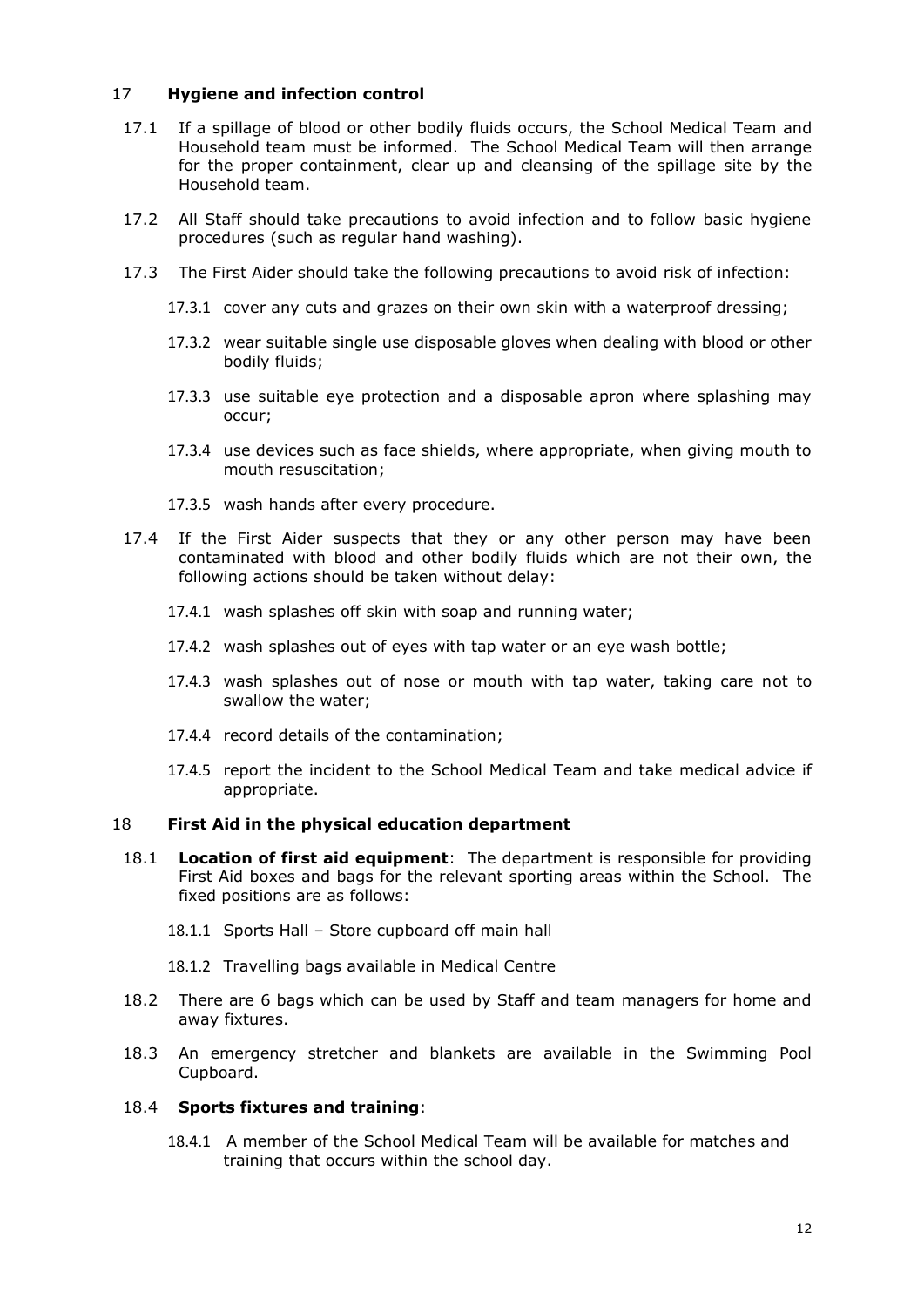18.4.2 A medical bag should be taken with the travelling team. If an incident occurs, medical treatment should be sought from the visiting school First Aid Personnel. If necessary, the pupil should be taken to the nearest casualty department by a member of Staff. Treatment and aftercare should then be followed up by the School Medical Team. Any incident of treatment must be reported to the School Medical Team on return to School.

#### <span id="page-12-0"></span>19 **Reporting**

- 19.1 In the event of an accident, injury or illness requiring First Aid the relevant First Aider should complete a record of First Aid provision on the School Management Information System.
- 19.2 All moderate injuries, accidents and illnesses must be reported to the School Medical Team. There is an accident book in the Medical Centre for use. Copies of which are sent to the Bursar. Health and Safety Executive (**HSE**) are kept informed as necessary. Minor injuries can be dealt with by the First aider and he /she is responsible for ensuring that the accident is appropriately documented.
- 19.3 Where the accident, injury or illness could give rise to potential safeguarding concerns, the School's child protection and safeguarding policies and procedures will be followed as appropriate. Staff are particularly reminded to be alert to indicators of sexual violence and female genital mutilation where in each case there are specific reporting procedures under the School's safeguarding and child protection policy.

#### 19.4 **Reporting to Parents**:

- 19.4.1 If an injury, accident or illness occurs offsite, for example on a day or residential trip, staff must alert parents to what has happened either on the trip or immediately afterwards. This should happen in all circumstances, even when the Trip Leader's assessment is that further monitoring and the administration of first aid is all that is required.
- 19.4.2 In the event of serious accident, injury or illness parents or guardian(s) must be informed as soon as practicable. The member of staff in charge at the time will decide how and when this information should be communicated, in consultation with the Head if necessary.
- 19.5 **EYFS pupils**: The School will inform parents of any accidents or injury or First Aid treatment that is given to pupils in the EYFS setting on the same day or as soon as is reasonably practicable.
- 19.6 The School must notify local child protection agencies, as appropriate, of any serious accident or injury to, or the death of, any child whilst in their care and act on any advice given.
- 19.7 **Reporting to HSE**: Schools are legally required under RIDDOR to report the following to the HSE:

#### 19.7.1 **Accidents involving Staff**

- (a) work related accidents resulting in death or "specified" injury (including as a result of physical violence) must be reported immediately (major injury examples: any loss of consciousness caused by head injury or asphyxia; amputation); or
- (b) work related accidents which prevent the injured person from continuing with his / her normal work for more than seven days; or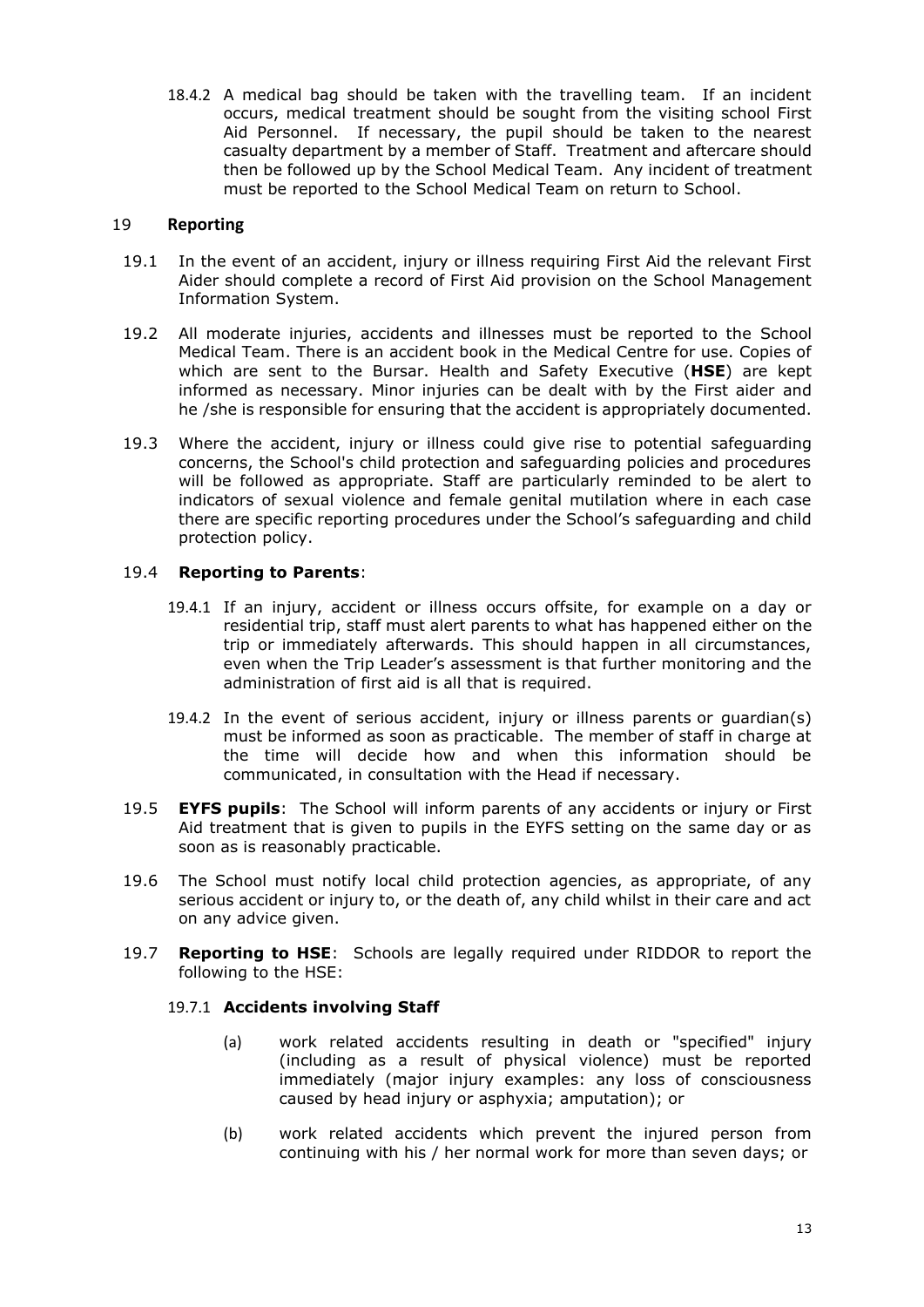- (c) cases of work-related diseases that a doctor notifies the School of (for example: certain poisonings; lung diseases; infections such as tuberculosis or hepatitis; occupational cancer); or
- (d) certain dangerous occurrences (near misses reportable examples: bursting of closed pipes; electrical short circuit causing fire; accidental release of any substance that may cause injury to health).

#### 19.7.2 **Accidents involving pupils or visitors**

- (a) accidents where the person is killed or is taken from the site of the accident to hospital and where the accident arises out of or in connection with:
	- (i) any School activity (on or off the premises);
	- (ii) the way a School activity has been organised or managed (e.g., the supervision of a field trip);
	- (iii) equipment, machinery or substances; and / or
	- (iv) the design or condition of the premises.
- 19.7.3 More information on how and what to report to the HSE, can be found in *Incident reporting in schools (accidents, diseases and dangerous occurrences)* (EDIS1 (revision 3)) and at [http://www.hse.gov.uk/riddor/resources.htm.](http://www.hse.gov.uk/riddor/resources.htm) It is also possible to report online via the following link: [http://www.hse.gov.uk/riddor/index.htm.](http://www.hse.gov.uk/riddor/index.htm)

#### 19.7.4 **Reporting to others**

- (a) The School will ensure that it complies with any other reporting obligations triggered by the accident, injury or illness including, but not restricted to, making a report to the School's relevant insurers, to the Charity Commission and / or to other relevant statutory agencies and / or regulators.
- <span id="page-13-0"></span>20 **Automated external defibrillators (AEDs)** The School's AED is located on the lower school wall, outside of the PAC.
	- 20.1 The AED should only be used where a person is in cardiac arrest.
	- 20.2 If a person is suffering from a cardiac arrest, the first person on the scene should immediately call the emergency services and commence CPR. If possible, a First Aider who is trained in the use of AEDs should be called for. However, AEDs are designed to be used by any person by following the step-by-step instructions on the AED.
	- 20.3 The person administering the AED should ensure that the area around the casualty is clear before administering the AED. He or she should then stay with the casualty until the emergency services arrive.

#### <span id="page-13-1"></span>21 **Training**

- 21.1 The School ensures that regular guidance and training is arranged on induction and at regular intervals thereafter so that staff and volunteers understand what is expected of them by this policy and have the necessary knowledge and skills to carry out their roles.
- 21.2 The level and frequency of training depends on role of the individual member of staff.
- 21.3 The School maintains written records of all staff training.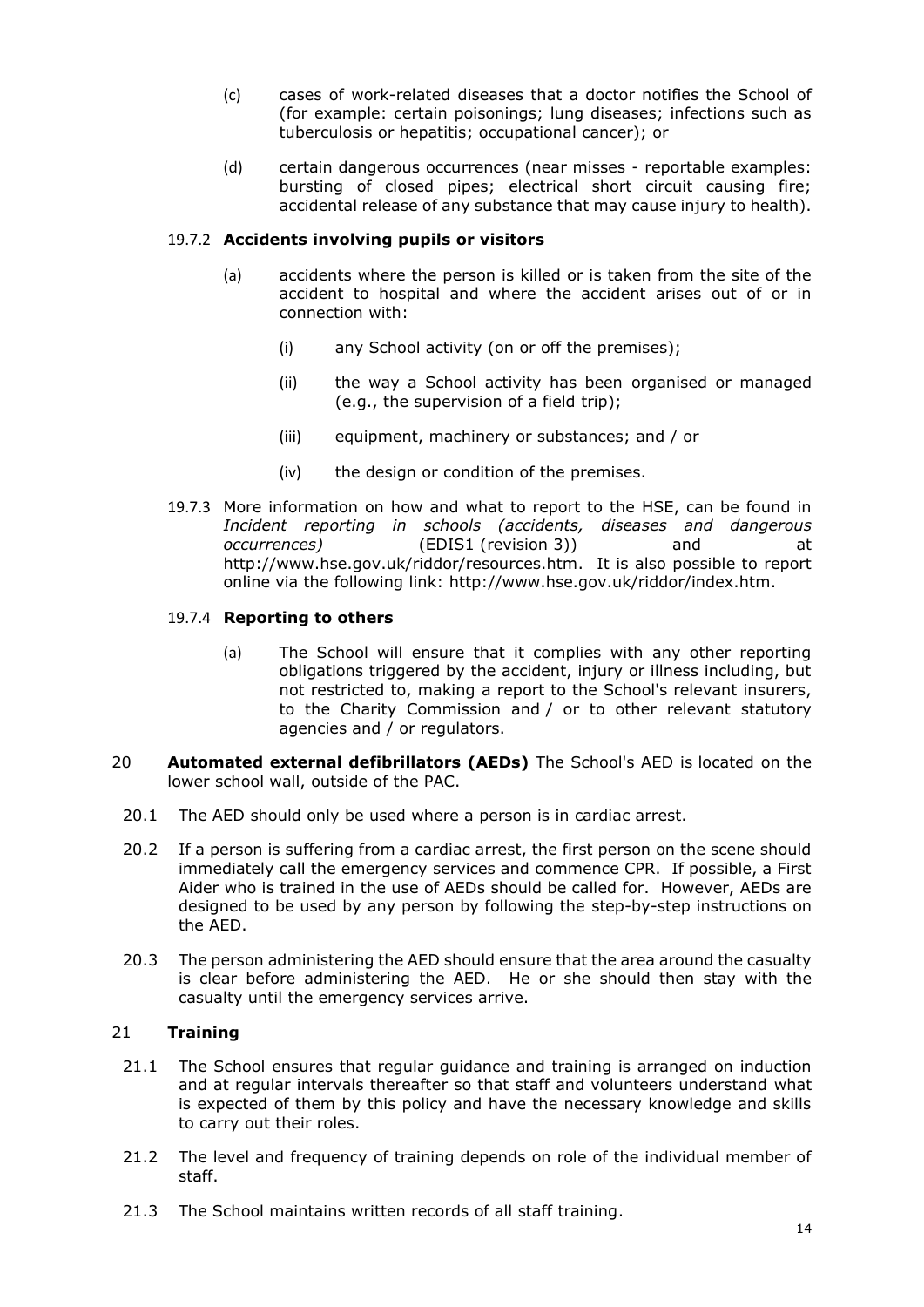- 21.4 All staff will be informed of what to do in an emergency, which will include reference to who the designated First Aiders / Appointed Persons are and the identity of those who are trained to administer emergency medication, such as AAIs.
- 21.5 All staff will be reminded of the school's reporting requirements both on and offsite.
- 21.6 Where there are specific training programmes in place, these are set out below:
	- 21.6.1 First aiders will undergo updated training at least every three years to maintain their qualification.
	- 21.6.2 Newly qualified entrants must have either a PFA or an EPFA certificate in order to be included in the required staff: child ratios at EYFS level 2 or level 3.

#### <span id="page-14-0"></span>22 **Record keeping**

- 22.1 All records created in accordance with this policy are managed in accordance with the School's policies that apply to the retention and destruction of records.
- 22.2 Where there are specific record keeping requirements under this policy, these are set out below:
	- 22.2.1 **School accident book**: All injuries, accidents, illnesses and dangerous occurrences (unless very minor in the view of the School Medical Team) must be recorded in the School accident and illness book. The date, time and place of the event or illness must be noted with the personal details of those involved with a brief description of the nature of the event or illness and what First Aid was given. What happened to the injured or ill person immediately afterwards should also be recorded.
	- 22.2.2 **Accident report form**: The School Medical Team will fill in an accident report form for every serious or significant accident that occurs on or off the School site if in connection with the School's activities. The School will keep a written record of **all** accidents or injuries and First Aid treatment provided. Accident report forms will be kept by the School Medical Team with the School accident book. Records will be retained in accordance with the School's normal practices. Where there is a risk of claim, records will normally be retained for at least three years or if the person injured is a minor (under 18), until they are 21.
	- 22.2.3 **Accident to Staff causing personal injury**: The School Medical Team will complete an accident report form in respect of any accident-causing personal injury to Staff and provide a copy of this accident report form to the Bursar. The Bursar will take reasonable steps to investigate the circumstances of such accidents once (s)he receives notice of it. If it is found that there are discrepancies between the information reported and the Bursar's findings, these should also be recorded on the form. These records will be kept by the School Medical Team for at least three years or if the person injured is a minor (under 18), until they are 21.
- 22.3 The records created in accordance with this policy may contain personal data. The School has a number of privacy notices which explain how the School will use personal data about pupils, parents and staff. The privacy notices are published on the School's website. In addition, staff must ensure that they follow the School's data protection policies and procedures when handling personal data created in connection with this policy. This includes the School's data protection policy and information security policy.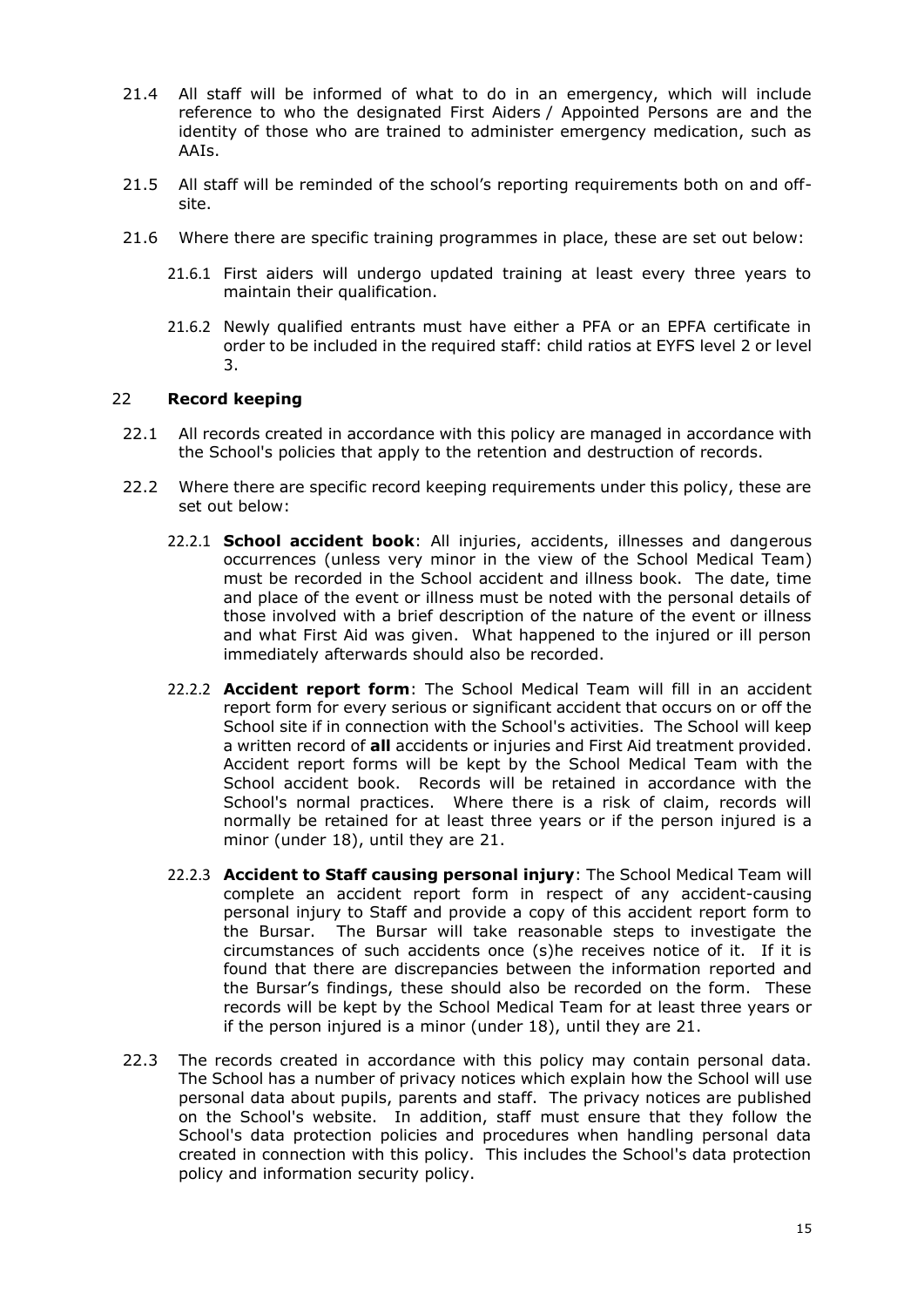#### <span id="page-15-0"></span>23 **Monitoring and Review**

- 22.1 The Bursar will monitor the implementation of this policy to identify areas for improvement and training needs.
- 22.2 Accidents are reviewed by the Senior Management Team and the Health and Safety Committee as follows:
- 22.2.1 On a weekly basis when consideration is given to any actions required to prevent reoccurrence.
- 22.2.2 On a half-termly basis at the Health and Safety Committee meetings to consider any patterns of recurring accidents (e.g.: the nature of accidents or specific locations or activities) which might require further investigation.
- 22.2.3 The Health and Safety Committee report to the Buildings and Infrastructure Committee of the Governing Board.
- 22.2.4 All of the monitoring steps will feed into the (at least) annual First Aid Risk Assessment. The information may help identify training or other needs and be useful for investigate or other purposes.

| Governors' Committee<br>Normally reviewing                     | <b>Buildings and Infrastructure</b><br>Committee                                                                                          |
|----------------------------------------------------------------|-------------------------------------------------------------------------------------------------------------------------------------------|
| Effective from                                                 | September 2021                                                                                                                            |
| Date of next review                                            | September 2023                                                                                                                            |
| Person responsible for<br><b>Implementation and Monitoring</b> | <b>Bursar</b>                                                                                                                             |
| Related Policies and<br>Procedures                             | Child Protection and Safeguarding Policy<br>Health and Safety Policy<br><b>Risk Assessment Policy</b><br><b>Educational Visits Policy</b> |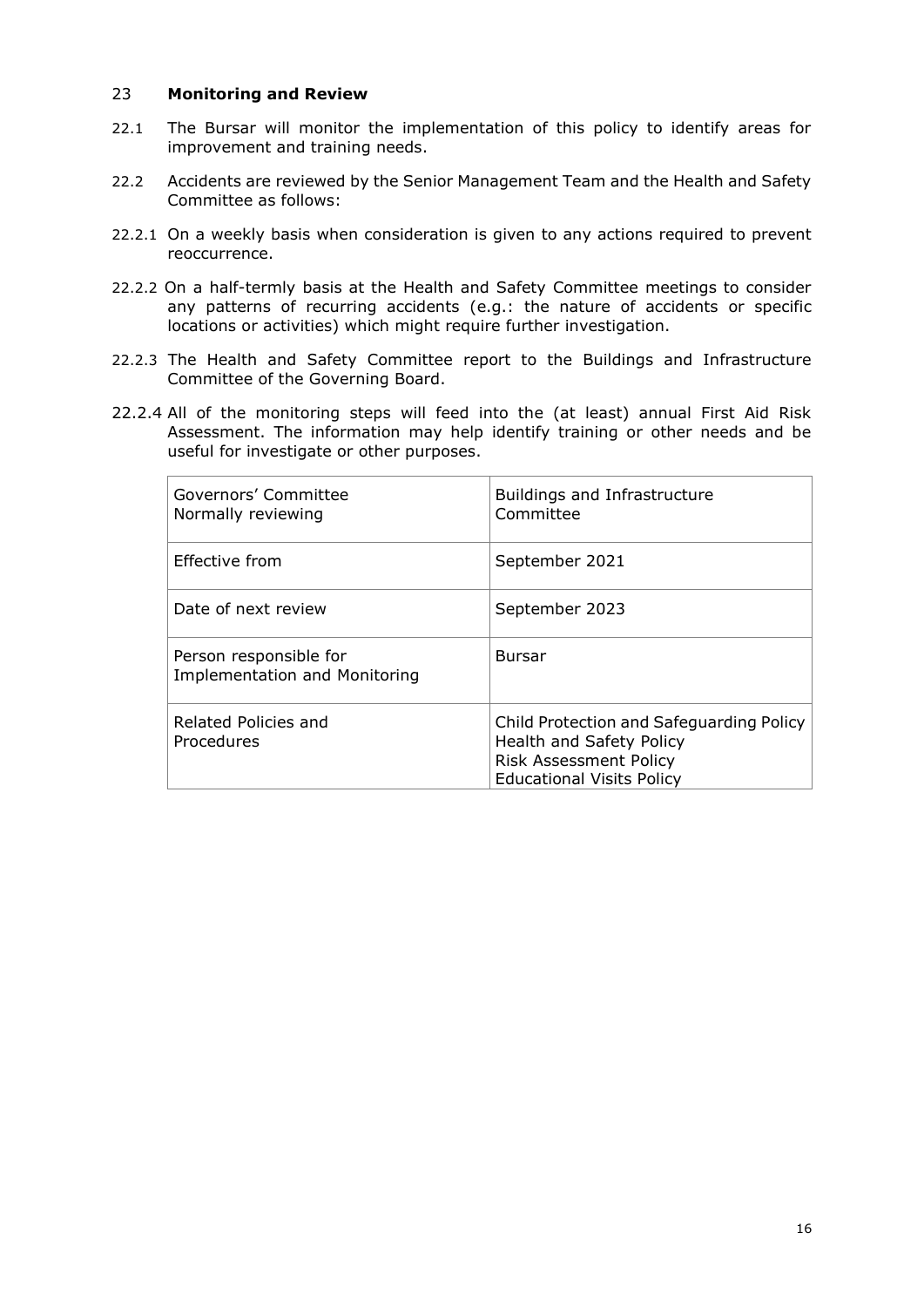#### <span id="page-16-0"></span>**Appendix 1 Minibus First Aid contents list**

*Part 2 of schedule 7 of the Road Vehicles (Construction and Use) Regulations 1986 (SI 1986/1078)*

First aid leaflet

Resuscitation face shield

10 cleaning wipes

1 conforming bandage (not less than 7.5cm wide)

2 Triangular bandages

24 assorted adhesive dressings (including 2 medium sized wound dressings

2 large sized wound dressings)

3 large ambulance dressings

2 sterile eye pads

12 safety pins

1 pair blunt-ended scissors

Disposable gloves – 3 pairs

Yellow bag for contaminated waste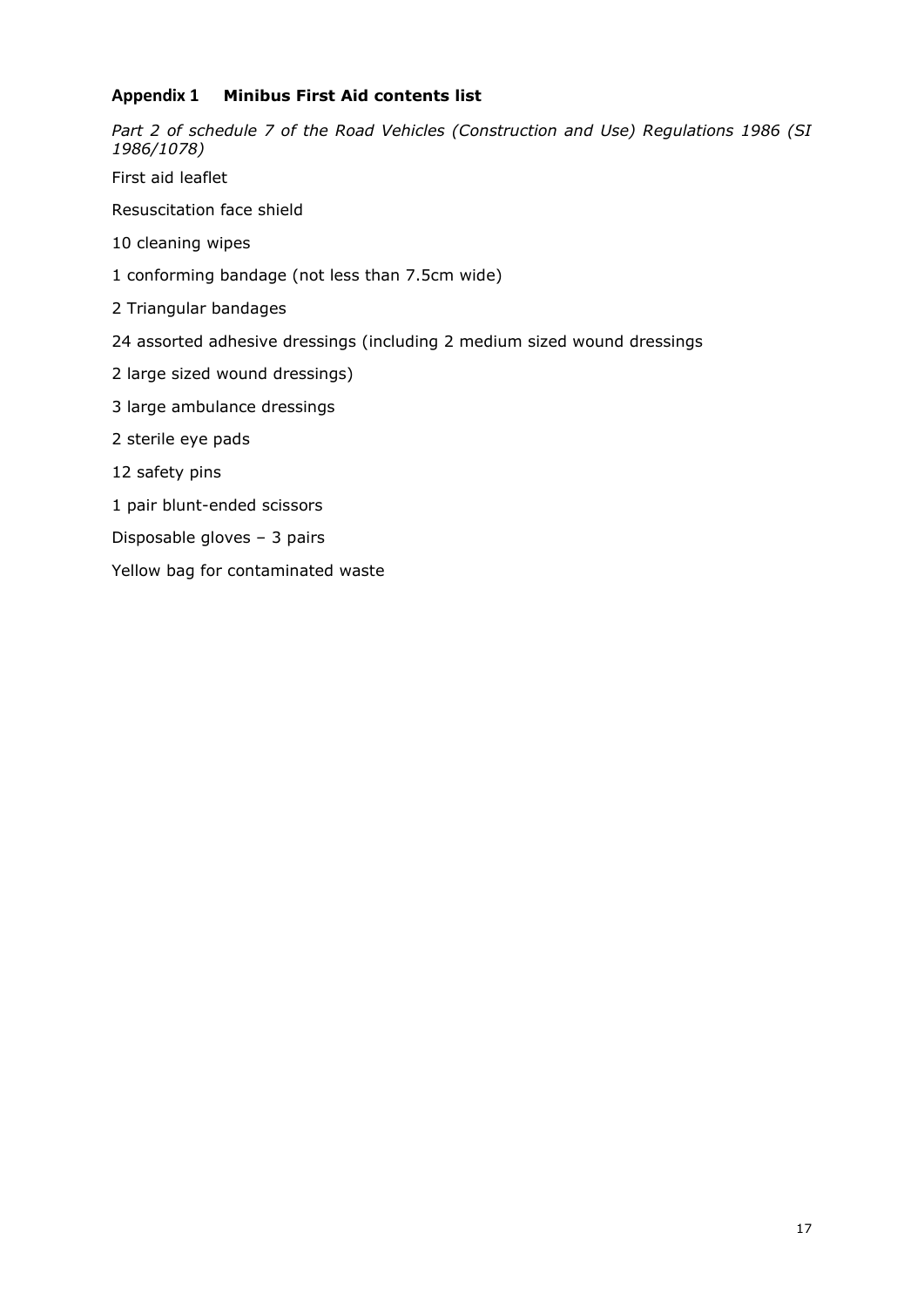#### <span id="page-17-0"></span>**Appendix 2 Contents of First aid kit**

(In school) First aid leaflet Face Shield 20 plasters 2 medium sized wound dressings 2 large sized wound dressings 12 cleaning wipes 2 bandages 6 safety pins 1 sling 6 sterile water pods 2 Sterile gauze packs Disposable gloves – 3 pairs **Travelling First aid kit contents list** First aid leaflet & Rescue breaths face shield 20 plasters 2 medium sized wound dressings 2 large sized wound dressings 12 cleaning wipes 2 ambulance dressings 6 safety pins

1 sling

- 6 sterile water pods
- 2 sterile gauze packs.
- 2 cold packs.

Foil blanket

- Disposable gloves 3 pairs
- Yellow bags for contaminated waste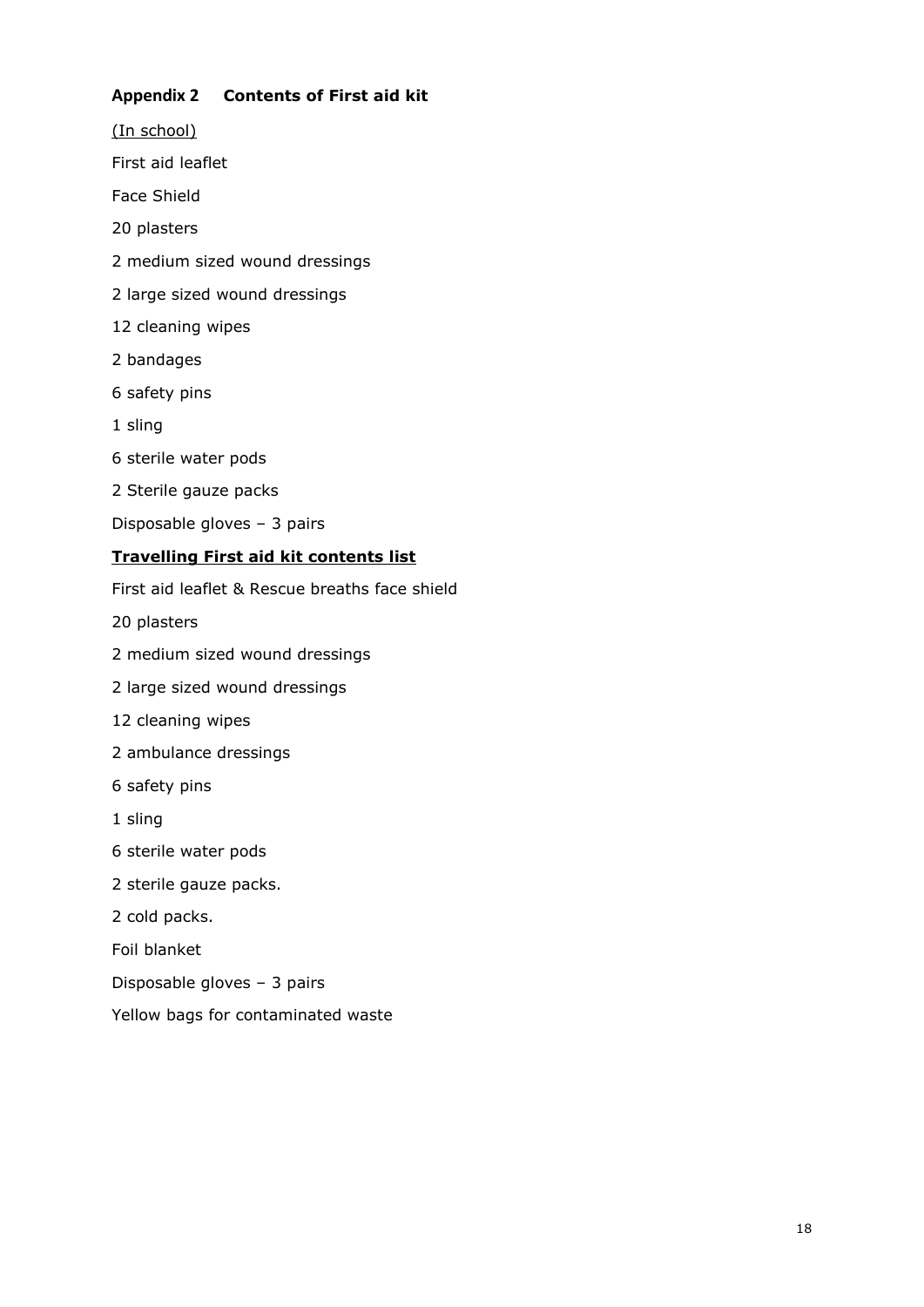#### <span id="page-18-0"></span>**Appendix 3 Location of First Aid Kits and Eye Wash Stations**

#### **PREP**

Basement -Science Prep Room + Eye wash Basement – Chemistry room + eye wash Basement – Food tech Basement - DT Basement - Art Room Ground floor - Reception + Anaphylaxis/ Asthma/ Meds Ground floor - School Kitchen Mezzanine – laundry room Middle floor – Boy's boarding Middle floor – Photocopying room Top floor – Photocopier area LOWER SCHOOL – Reception area Compound + Eye wash Minibus CV10 KLP Minibus CV10 NTX Minibus GV61 HHR Minibus YB57 FBA Minibus WV07 VOF Sports Hall – Cupboard off main hall Swimming Pool

#### **PRE PREP**

Nursery – cupboard above sink Reception desk - & asthma/Meds Outdoor trip cupboard Outdoor play bag Kitchen Forest school

#### **RIVER HOUSE**

Meds cupboard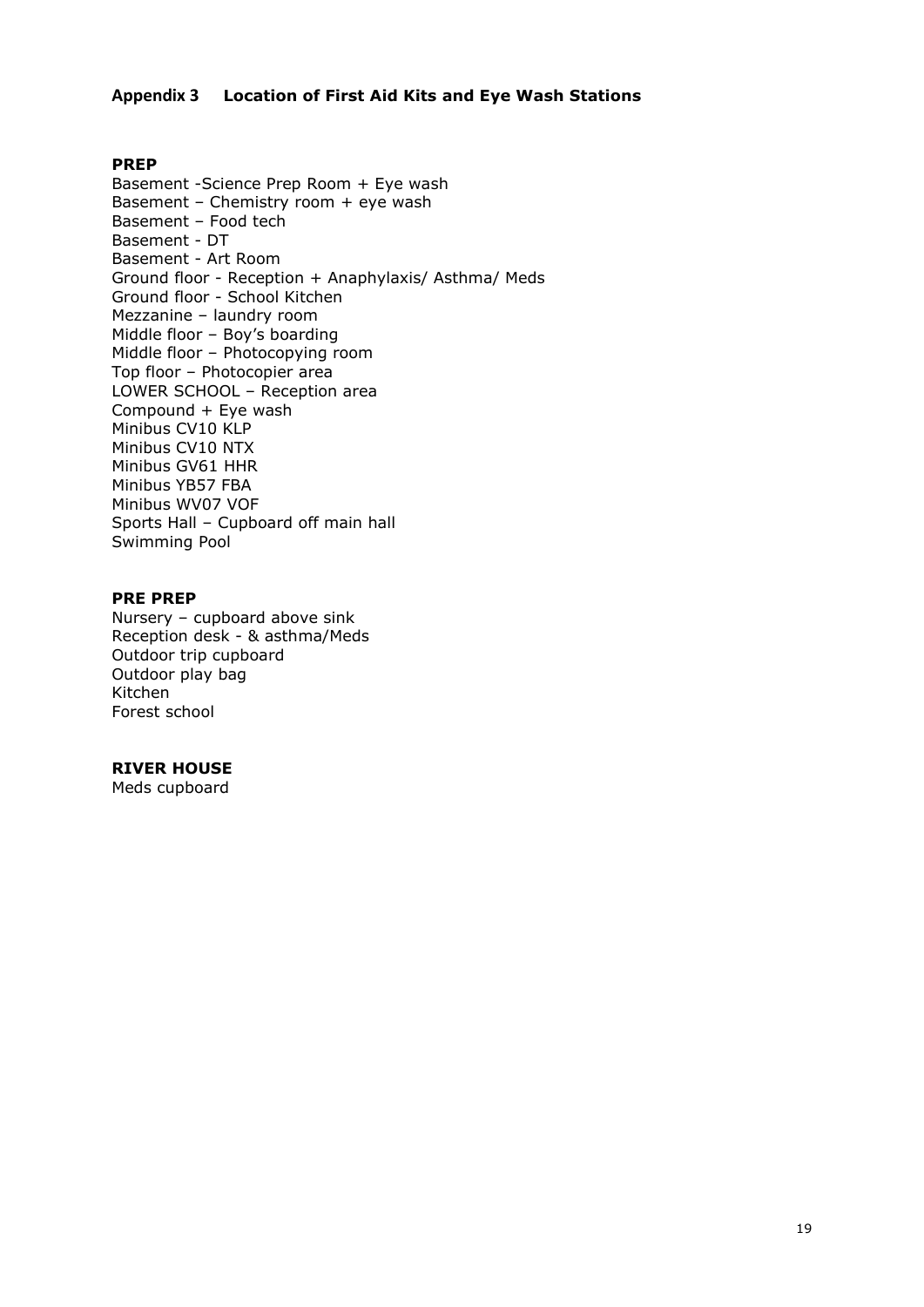#### <span id="page-19-0"></span>**Appendix 4 Guidance and protocols for specific medical conditions**

## a) Anaphylaxis Source:<http://www.nhs.uk/conditions/Anaphylaxis/Pages/Introduction.aspx> b) Asthma Source:<http://www.nhs.uk/Conditions/Asthma/Pages/Treatment.aspx> c) Diabetes

Source:<http://www.nhs.uk/Conditions/Diabetes/Pages/Diabetes.aspx>

d) Epilepsy etc.

Source:<http://www.nhs.uk/Conditions/epilepsy/Pages/treatment.aspx>.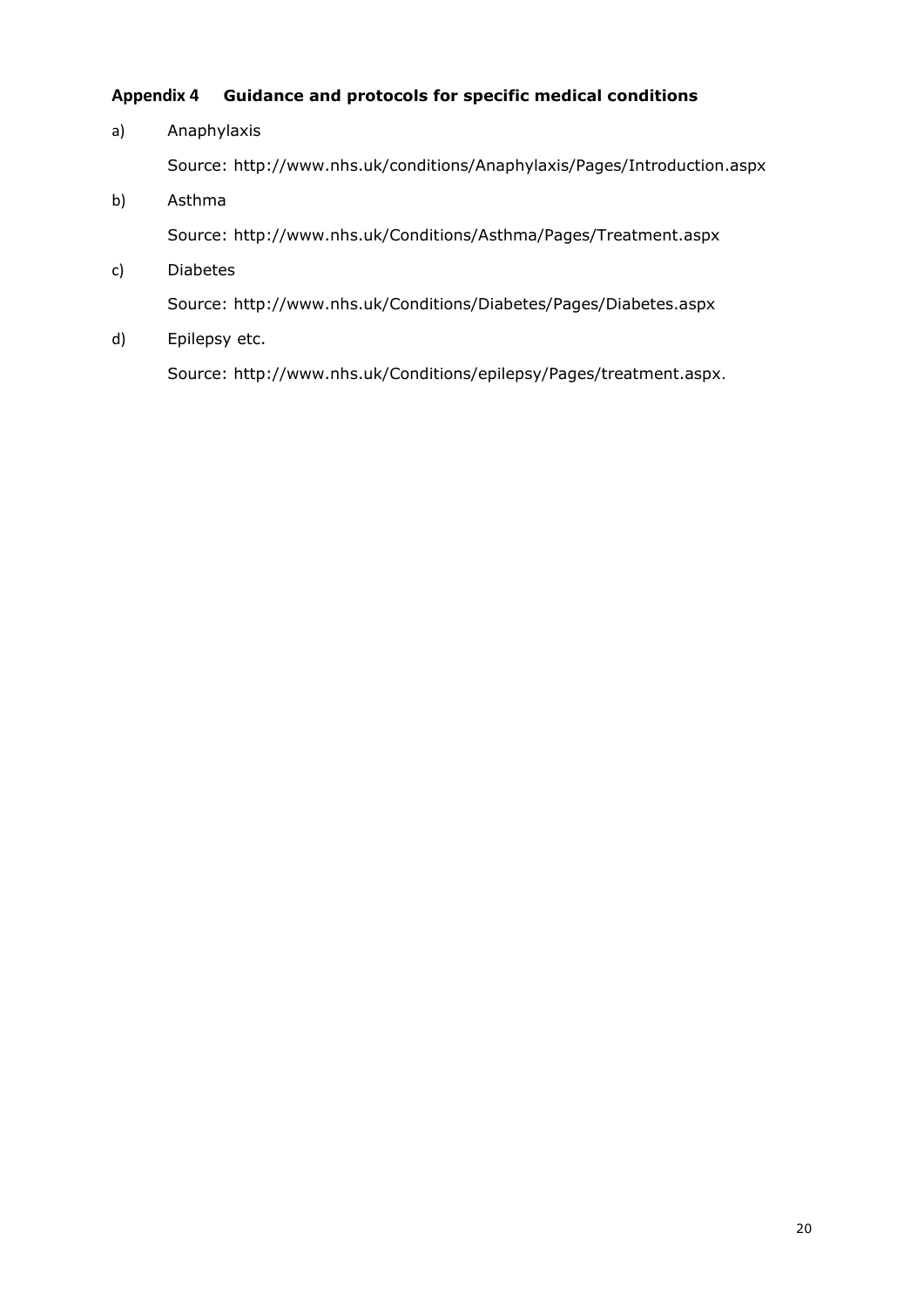**Appendix 5**

**First Aid at Work – 3-day course**

**Paediatric First Aid – 12-hour course** 

**First aid for schools (FAS) – 6-hour course includes paediatric basic life support**

**Emergency First Response(EFA) – 2.5-hour course includes paediatric basic life support**

#### **First Aid at Work (3 day)**

| <b>Cathy Sperring</b> | 15/09/2024                    |
|-----------------------|-------------------------------|
| <b>Chris Thorpe</b>   | 16/11/2021 booked on 07/10/21 |
| <b>Nick Farrow</b>    | 25/04/2024                    |

### **Paediatric First Aid (2 day)**

| Name                  | Date Due for renewal      |
|-----------------------|---------------------------|
| <b>Mandy Bastin</b>   | (20/04/24)                |
| <b>Holly Spowart</b>  | (20/04/24)                |
| Kate Jackson          | (20/04/24)                |
| <b>Chrissie Bevan</b> | (20/04/24)                |
| Ciara Munnelly        | (20/04/24)                |
| Dawn Nightingale      | (20/04/24)                |
| Sophie Brace          | (20/04/24)                |
| Lianne HS             | (20/04/24)                |
| Sandy Dakakni         | (10/01/22) Booked for Jan |
| Maria Gibilaro        | (10/01/22) Booked for Jan |
| <b>Natalie Cook</b>   | (10/01/22) Booked for Jan |
| Sam Harvey            | (10/01/22) Booked for Jan |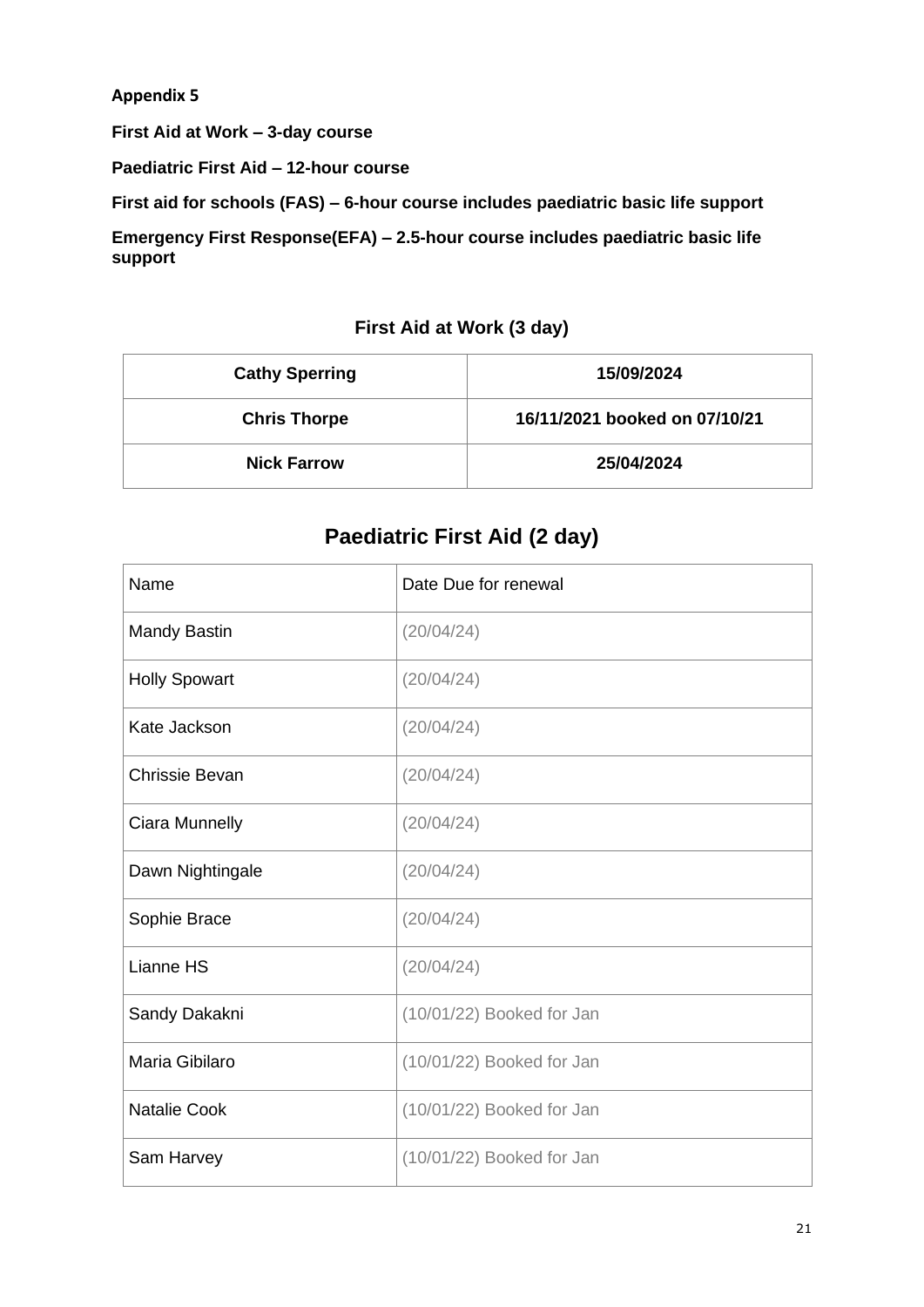| Anna Taylor            | (10/01/22) Booked for Jan |
|------------------------|---------------------------|
| Jenny Larroude         | (10/01/22) Booked for Jan |
| <b>Becky Shenton</b>   | (20/04/24)                |
| Amelia Pargeter        | (14/04/22)                |
| <b>Alison Genovese</b> | (20/04/24)                |
| Jessica Alsford        | (15/02/23)                |
| <b>Chloe Emmerson</b>  | (20/04/24)                |
| Jill Murray            | (20/04/24)                |
| Jo Jones               | (31/07/22)                |

### **First Aid for Schools HSE compliant/Emergency Paediatric first aid (6 hour)**

| <b>Mike Naylor</b> | (10/12/21)FAS                  |
|--------------------|--------------------------------|
| Bronya Brown       | (03/09/24)EPFA                 |
| Joe Elliot         | (03/09/24)EPFA                 |
| Kerry Adams        | (20/04/24) EPFA                |
| Lisa Beesken       | (03/09/24)EPFA                 |
| Jordan Boyingdon   | (03/09/24)EPFA                 |
| Michelle Green     | (03/09/24)EPFA                 |
| John Russell       | (10/12/21) FAS (03/09/24) EPFA |
| Sara Stitchbury    | (10/12/21) FAS (03/09/24) EPFA |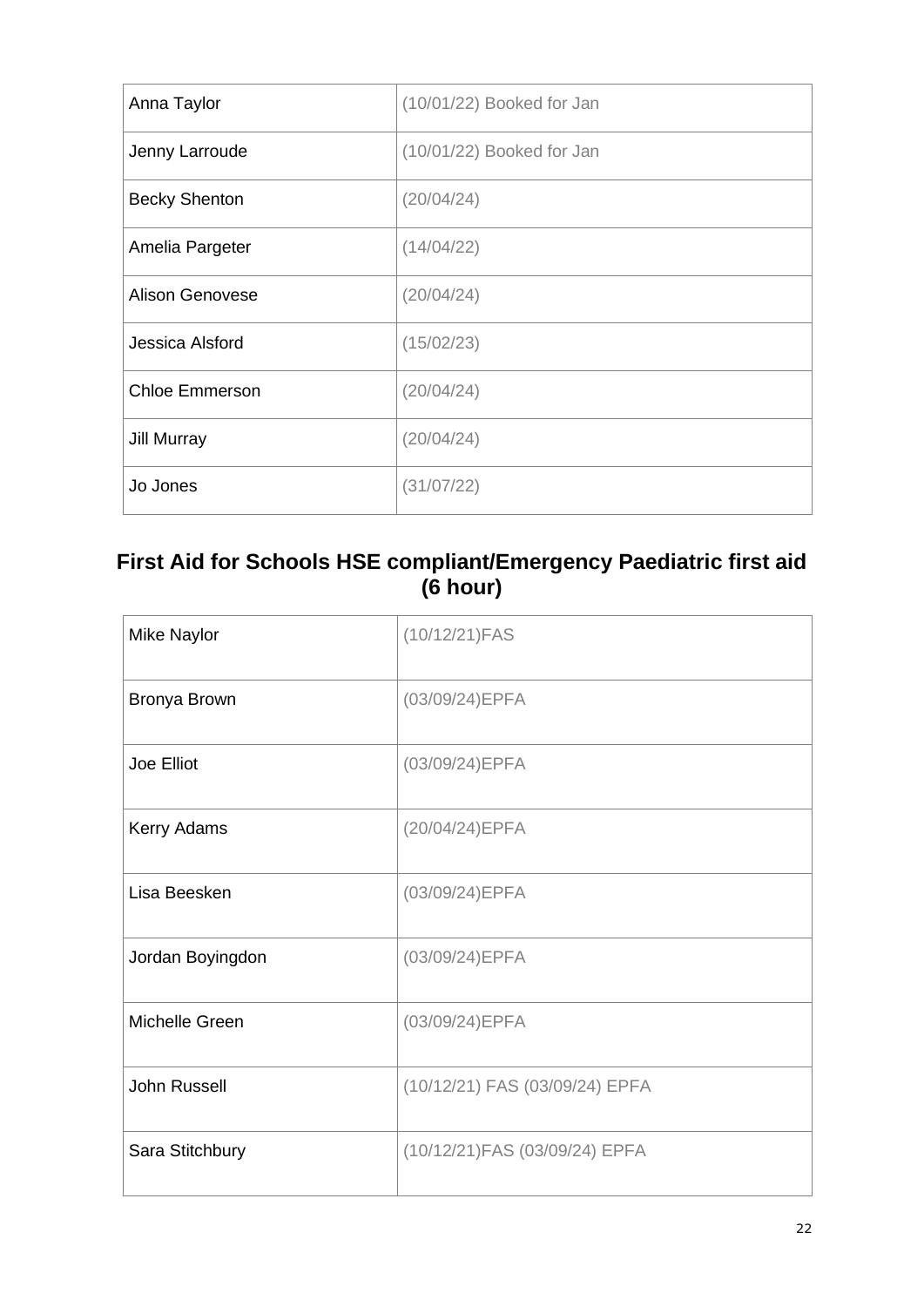| <b>Katie Strickland</b>  | (03/09/24) EPFA                |
|--------------------------|--------------------------------|
| Jo Prior                 | (03/09/24) EPFA                |
| Liz Hammond              | (29/03/22) FAS                 |
| Michelle Kent            | (29/03/22)FAS                  |
| Chau- Ling Chan          | (29/03/22)FAS                  |
| <b>Tracey Brown</b>      | (29/03/22)FAS                  |
| <b>Chloe Harvey</b>      | (29/03/22)FAS                  |
| <b>Michelle Sturgess</b> | (29/03/22)FAS                  |
| Simon Pay                | (29/03/22)FAS                  |
| Lianne Harrison-Stokoe   | (20/04/24) EPFA                |
| <b>Graham Dill</b>       | (29/03/22) FAS (03/09/24) EPFA |
| <b>Mike Dawes</b>        | (03/09/22)FAS                  |
| <b>Hannah Scott</b>      | (03/09/22)FAS                  |
| Ed Bowden                | (03/09/22)FAS                  |
| Nicola Butt              | (03/09/22)FAS                  |
| Rebecca Warren           | (20/04/24) EPFA                |
| <b>Julia Skrebels</b>    | (03/09/22) FAS                 |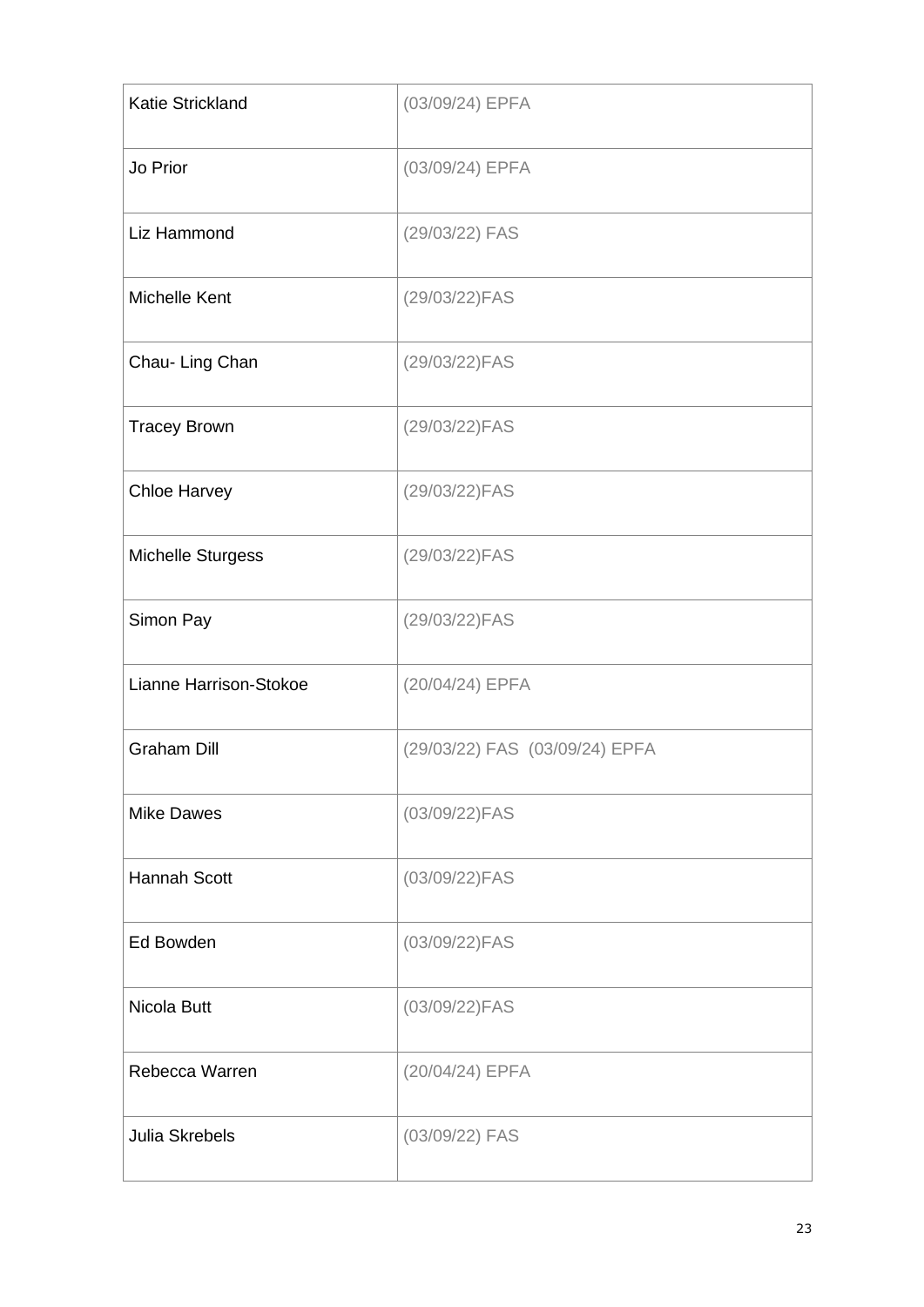| Cassie White             | (03/09/22)FAS                            |
|--------------------------|------------------------------------------|
| Lee Beskeen              | (03/09/22)FAS                            |
| <b>Quintin Armstrong</b> | (03/09/22)FAS                            |
| Leanne Rewcastle         | (03/09/22)FAS                            |
| <b>Hannah Scott</b>      | (03/09/22) FAS                           |
| Hannah Tyrell            | (10/12/21) FAS                           |
| Rebecca Stacey           | (20/04/24) EPFA                          |
| Cariad Cowley booked Jan | (24/01/22) (Emergency first aid at work) |
| Julia Thompson           | (20/04/24) EPFA                          |
| <b>Carlton Ferrett</b>   | (03/09/24) EPFA                          |
| <b>Elaine Jones</b>      | (20/04/24) EPFA                          |
| Elisa Kirk               | (20/04/24) EPFA                          |
| Nikki Macciochi          | (20/04/24) EPFA                          |
| Sophie Meister           | (20/04/24) EPFA                          |
| <b>Fiona Parsons</b>     | (20/04/24) EPFA                          |
| Jane Parfitt             | (20/04/24) EPFA                          |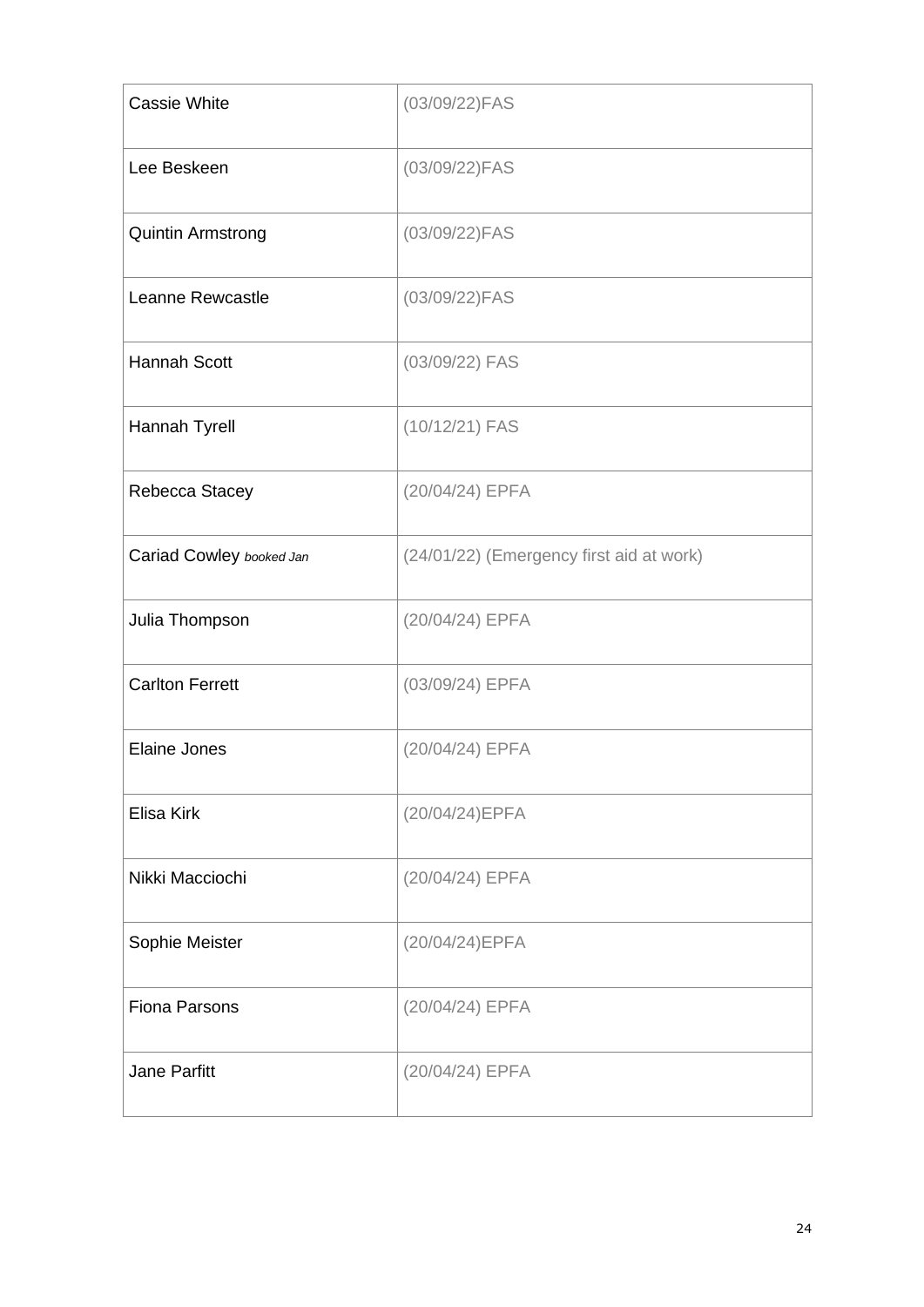| <b>Annette Sheffield</b> | 15/10/21   |
|--------------------------|------------|
| Kevin Thompson           | 15/10/21   |
| <b>Kate Harrison</b>     | 15/10/21   |
| Lizzy Doughton           | 15/10/21   |
| Lou Cook                 | 19/11/21   |
| Sarah Caplan             | 19/11/21   |
| Doug Kimberley           | 19/11/21   |
| <b>Jason Parsons</b>     | 19/11/21   |
| Victoria Steward         | 19/11/21   |
| <b>Yvonne Downes</b>     | 20/02/22   |
| Danielle Stokoe          | 20/02/22   |
| Lyndsey Horncastle       | 20/02/22   |
| Ellie Catt(mat leave)    | 20/02/22   |
| Nee Reed                 | 20/02/22   |
| Jan Richardson           | (28/03/22) |
| Carmen Van Tonder        | (28/03/22) |
| Kim Thompson             | (28/03/22) |
| <b>Ricky Tsigarides</b>  | (28/03/22) |
| Tracey Welshman          | (28/03/22) |
| James Bevan              | (28/03/22) |
| Shelby Harris Bunyan     | (28/03/22) |
| <b>Elaine Turner</b>     | (28/03/22) |
| <b>Janet Best</b>        | (28/03/22) |

**EFA – 2.5 HR**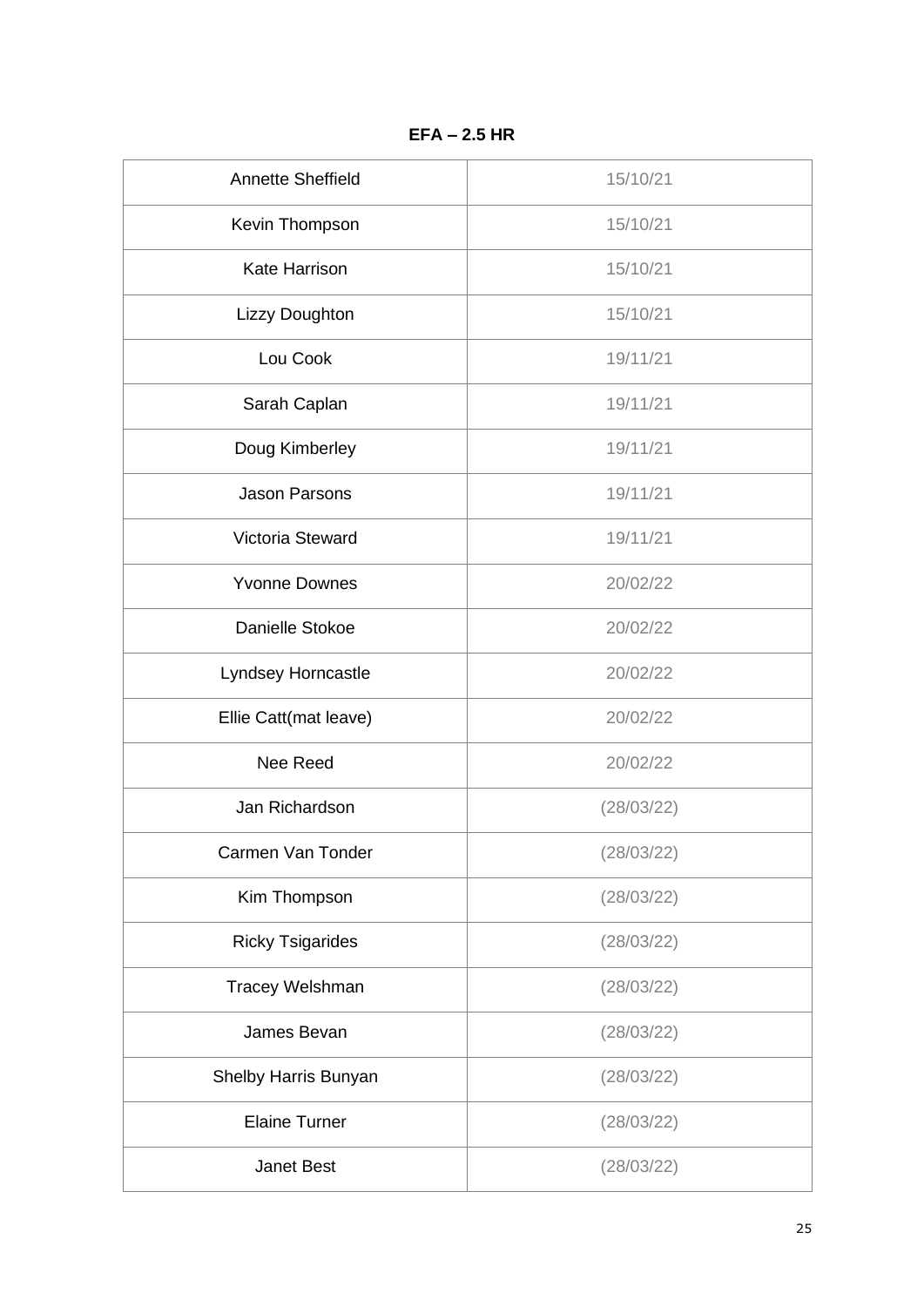| Linda Kempster            | (28/03/22) |
|---------------------------|------------|
| <b>Rachael Harris</b>     | (02/09/22) |
| <b>Robert Fisher</b>      | (02/09/22) |
| <b>Tania Phipps</b>       | (02/09/22) |
| <b>Adelaide Fiddes</b>    | (02/09/22) |
| <b>Penny Samuels</b>      | (02/09/22) |
| <b>Mandy Brooks</b>       | (02/09/22) |
| <b>Chris Gillam</b>       | (13/12/22) |
| Jo Morgan                 | (13/12/22) |
| <b>Catherine Galloway</b> | (13/12/22) |
| Joan Bell                 | (13/12/22) |
| Ben Johnson               | (13/12/22) |
| Lucy Tappin               | (13/12/22) |
| <b>Gayle Wilkins</b>      | (13/12/22) |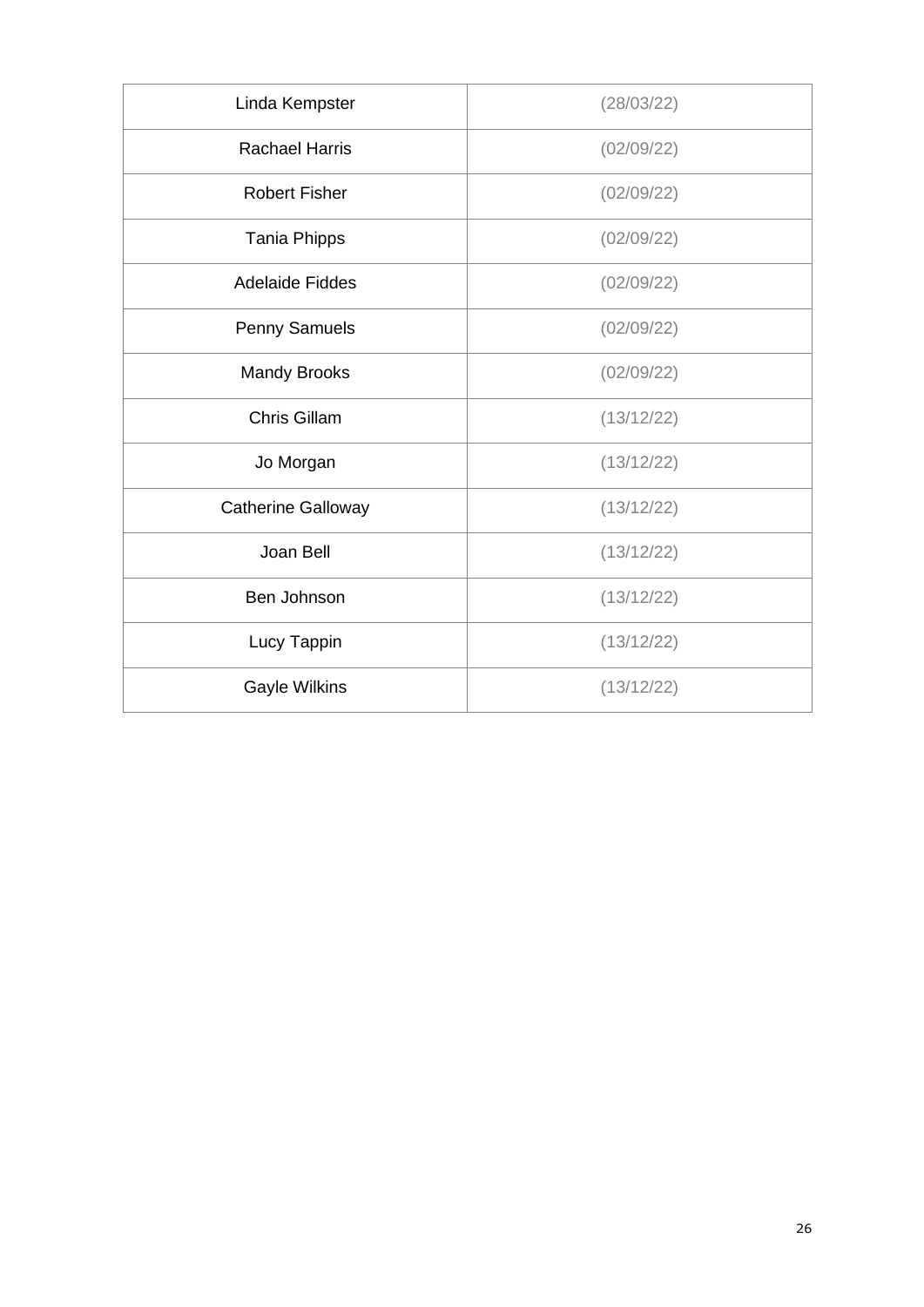#### **Appendix 6: Information for parents and families regarding infection control at Heath Mount School**

Based on *guidelines by GOV.UK Health protection in schools and other childcare facilities*  All children become ill from time to time. To make sure that our pupils in all sections of the School remain as healthy as possible while at school it is sometimes necessary for us to ask you to keep your child away from school if they become ill with certain conditions. Please see the table below. The School Nurse/Occupational therapist will be happy to discuss any concerns you have.

| <b>Condition</b>                                | <b>Recommended period to</b><br>be kept away from<br>school                                    | <b>Comments</b>                                                                                          |
|-------------------------------------------------|------------------------------------------------------------------------------------------------|----------------------------------------------------------------------------------------------------------|
| <b>Diarrhoea and Vomiting</b><br><b>Illness</b> | 48 hours from last<br>episode of diarrhoea or<br>vomiting                                      |                                                                                                          |
| 'Flu' (Influenza)                               | <b>Until recovered</b>                                                                         | <b>Please alert the school</b>                                                                           |
| <b>Chicken Pox</b>                              | Until all vesicles have<br>crusted over                                                        | <b>Please alert the school</b>                                                                           |
| <b>Hand foot and mouth</b>                      | <b>None</b>                                                                                    | If large numbers are<br>reported, it may be<br>necessary for those<br>effected to stay off<br>school     |
| Impetigo                                        | Until lesions are crusted<br>and healed, or 48 hours<br>after starting antibiotic<br>treatment | <b>Antibiotic treatment</b><br>speeds healing and<br>reduces the infectious<br>period                    |
| <b>Molluscum Contagiosum</b>                    | <b>None</b>                                                                                    | Keep areas covered with<br>clothes as much as<br>possible, wear a<br>waterproof dressing for<br>swimming |
| Slapped cheek/fifth<br>disease. Parvovirus B19  | None (once rash has<br>developed)                                                              | Please alert the school                                                                                  |
| <b>Warts and Verrucae</b>                       | <b>None</b>                                                                                    | Verrucae should be<br>covered in swimming<br>pools, gymnasiums and<br>changing rooms                     |
| Conjunctivitis                                  | <b>None</b>                                                                                    |                                                                                                          |